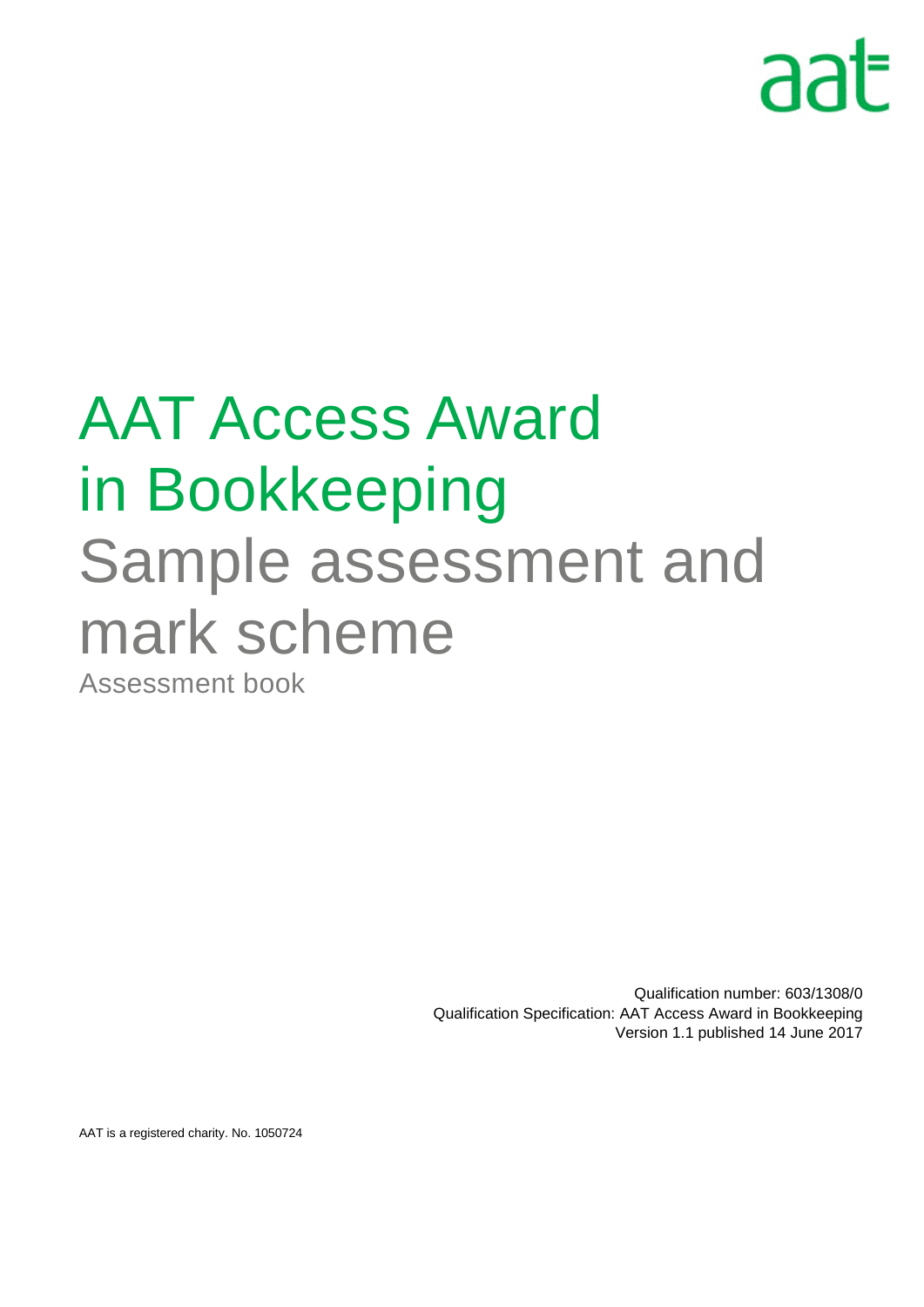## Notes for students

This sample assessment is designed to demonstrate as many of the possible question types you may find in a live assessment. It is not designed to be used on its own to determine whether you are ready for a live assessment.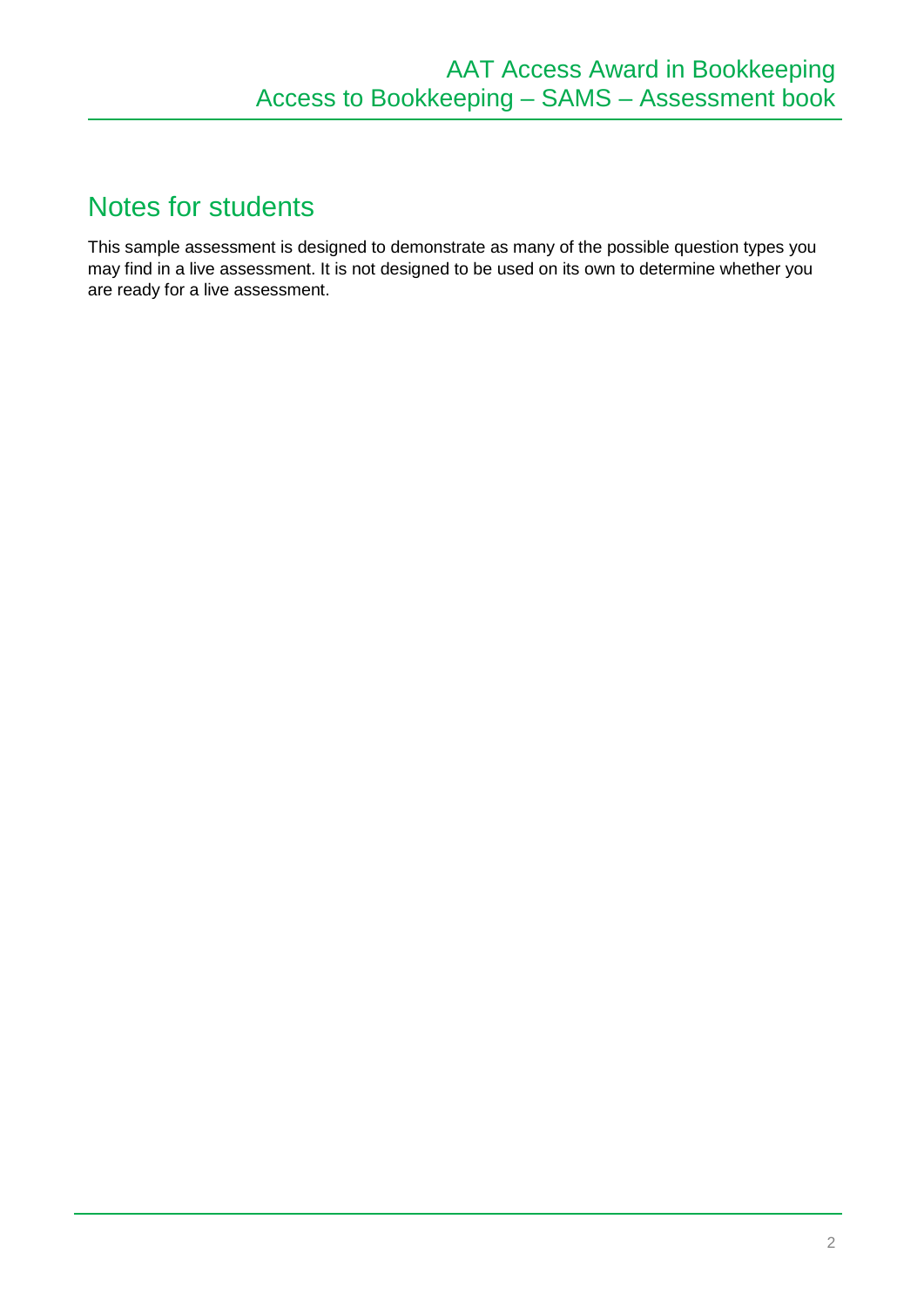### Assessment information

You have **1 hour and 30 minutes** to complete this sample assessment.

This assessment contains **8 tasks** and you should attempt to complete **every** task.

Each task is independent. You will not need to refer to your answers to previous tasks.

Read every task carefully to make sure you understand what is required.

Where the date is relevant, it is given in the task data.

Enter numbers to two decimal places **unless** task instructions state otherwise.

Mathematical rounding should be applied where appropriate, except when otherwise stated in the task instruction.

Both minus signs and brackets can be used to indicate negative numbers **unless** task instructions state otherwise.

You must use a full stop to indicate a decimal point. For example, write 100.57 **not** 100,57 or 10057.

You may use a comma to indicate a number in the thousands, but you don't have to do so. For example, 10000 and 10,000 are both acceptable.

Other symbols are not compatible with the computer marked system.

The VAT rate is 20%.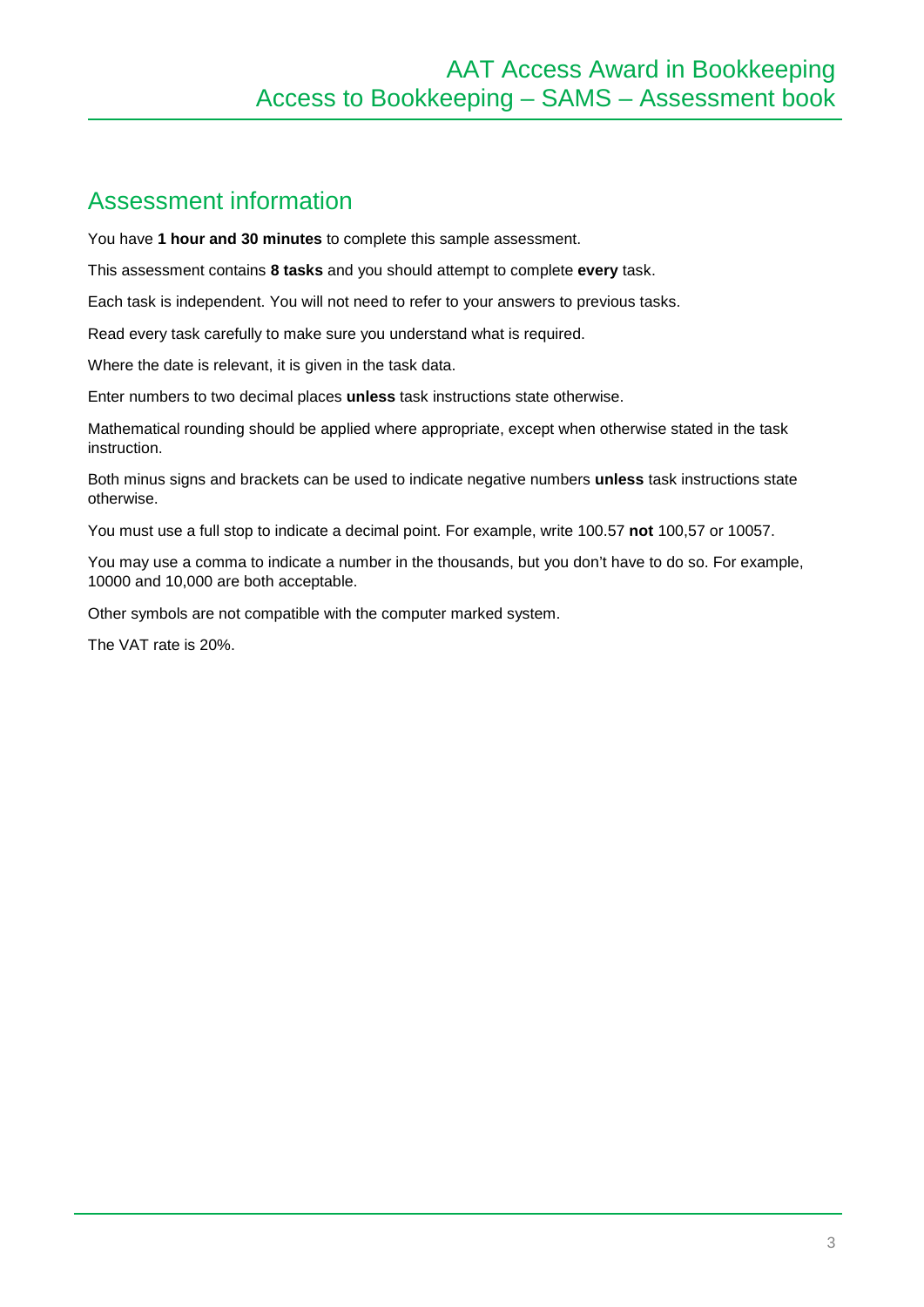## AAT Access Award in Bookkeeping Access to Bookkeeping – SAMS – Assessment book

#### **Task 1 (7 marks)**

#### **(a) Complete the following sentences.** (2 marks)

| A bookkeeper is | sending out the bank statements      | of an organisation. |  |
|-----------------|--------------------------------------|---------------------|--|
| responsible for | entering financial data into records |                     |  |

| Information can be kept confidential by | always giving more than one person access to the<br>records. |  |
|-----------------------------------------|--------------------------------------------------------------|--|
|                                         | keeping documents in a locked filing cabinet.                |  |

#### **(b) Show whether each of the following statements is true or false.** (2 marks)

| The purpose of using a password is                          | True | <b>False</b> |
|-------------------------------------------------------------|------|--------------|
| to prove that a document has been authorised.               |      |              |
| to prevent unauthorised people from looking at information. |      |              |

#### **(c) Complete the following sentence.** (1 mark)

 $\mathsf{r}$ 

|                                   | paying a supplier twice for one invoice. |  |
|-----------------------------------|------------------------------------------|--|
| A bookkeeping error can result in | faulty goods being sent to a customer.   |  |

A bookkeeper issued a sales invoice to a customer. The total was understated by £100.

#### **(d) What effects might this understatement have on the business?** (2 marks)

|                                             | underpayment. |  |
|---------------------------------------------|---------------|--|
| This could result in the customer making an | overpayment.  |  |

|                    | could     | affect the recorded profit of the business. |
|--------------------|-----------|---------------------------------------------|
| The understatement | could not |                                             |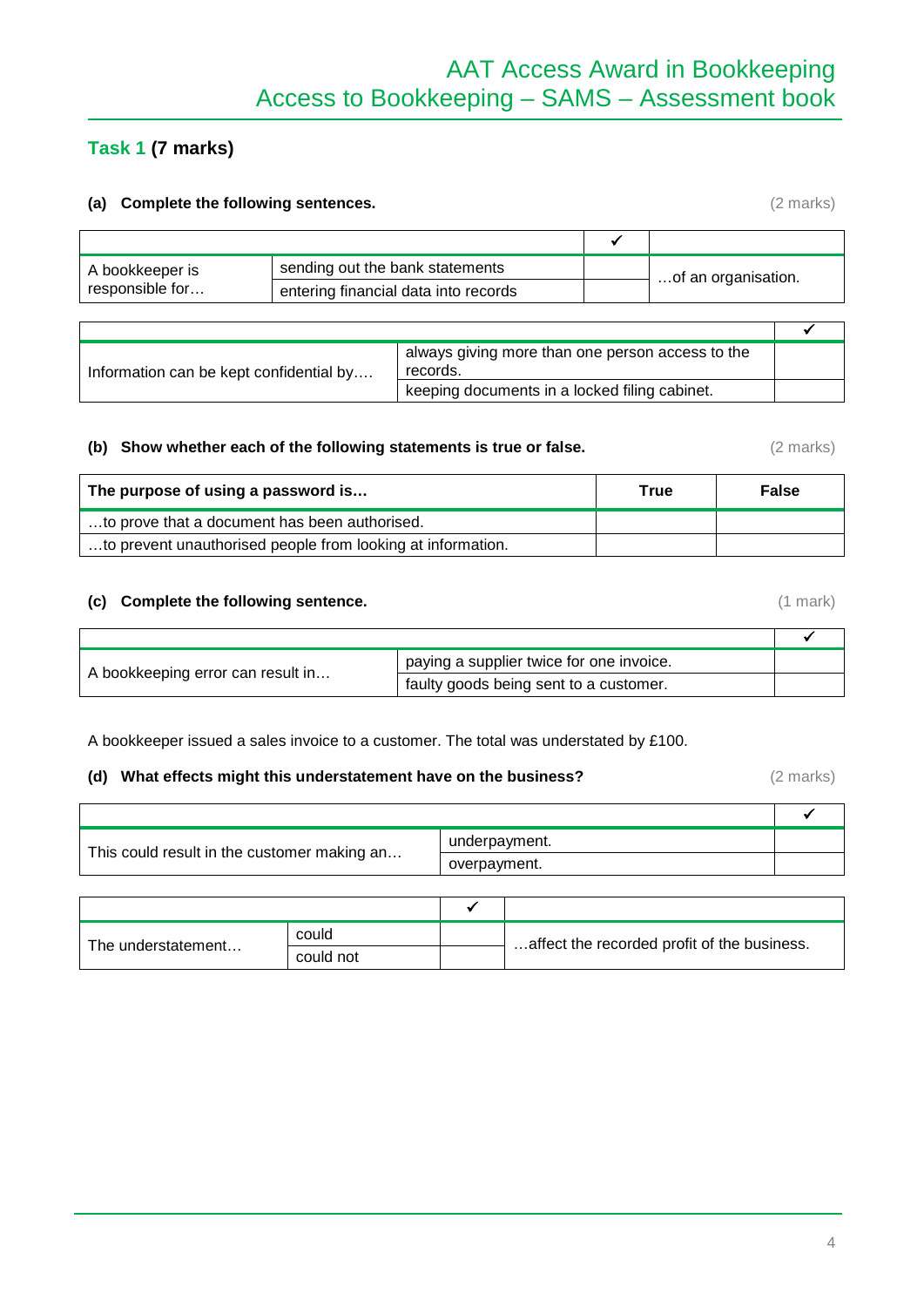#### **Task 2** (11 marks)

#### **(a) Identify the terms described for the business ABC Trading. Choose from the list below.** (2 marks)

| <b>Description</b>                                               | Term |
|------------------------------------------------------------------|------|
| A transaction to purchase goods when payment is made immediately |      |
| A sum of money owed to ABC Trading by a customer                 |      |

#### **Terms:**

| sale<br>شcash | .ashذ    | ∶redıt | .<br>Credit | rade              | rade    |
|---------------|----------|--------|-------------|-------------------|---------|
|               | purchase | sale   | purchase    | <i>recelvable</i> | pavable |

#### **(b) Link the boxes to show the purpose of the following documents.** (3 marks)

| <b>Document</b>     | <b>Purpose</b>                                      |
|---------------------|-----------------------------------------------------|
| Goods returned note | To provide the details of a payment to a supplier   |
| Remittance advice   | To give a supplier details of items to be credited  |
| Sales invoice       | To request payment for goods supplied to a customer |

#### **(c) Complete the following sentence to describe an asset.** (1 mark)

|                                            | owes. |  |
|--------------------------------------------|-------|--|
| An asset is something that an organisation | owns. |  |

#### **(d) Complete the following sentences.** (2 marks)

|                                            | a liability. |  |
|--------------------------------------------|--------------|--|
| Wages are an example of                    | an expense.  |  |
|                                            |              |  |
|                                            |              |  |
| an asset.<br>Cash in hand is an example of |              |  |
|                                            |              |  |

#### **(e)** Show whether the following statement is true or false. (1 mark) (1 mark)

|                                                                      | ™rue | ™alse |
|----------------------------------------------------------------------|------|-------|
| If income is greater than expenses, an organisation has made a loss. |      |       |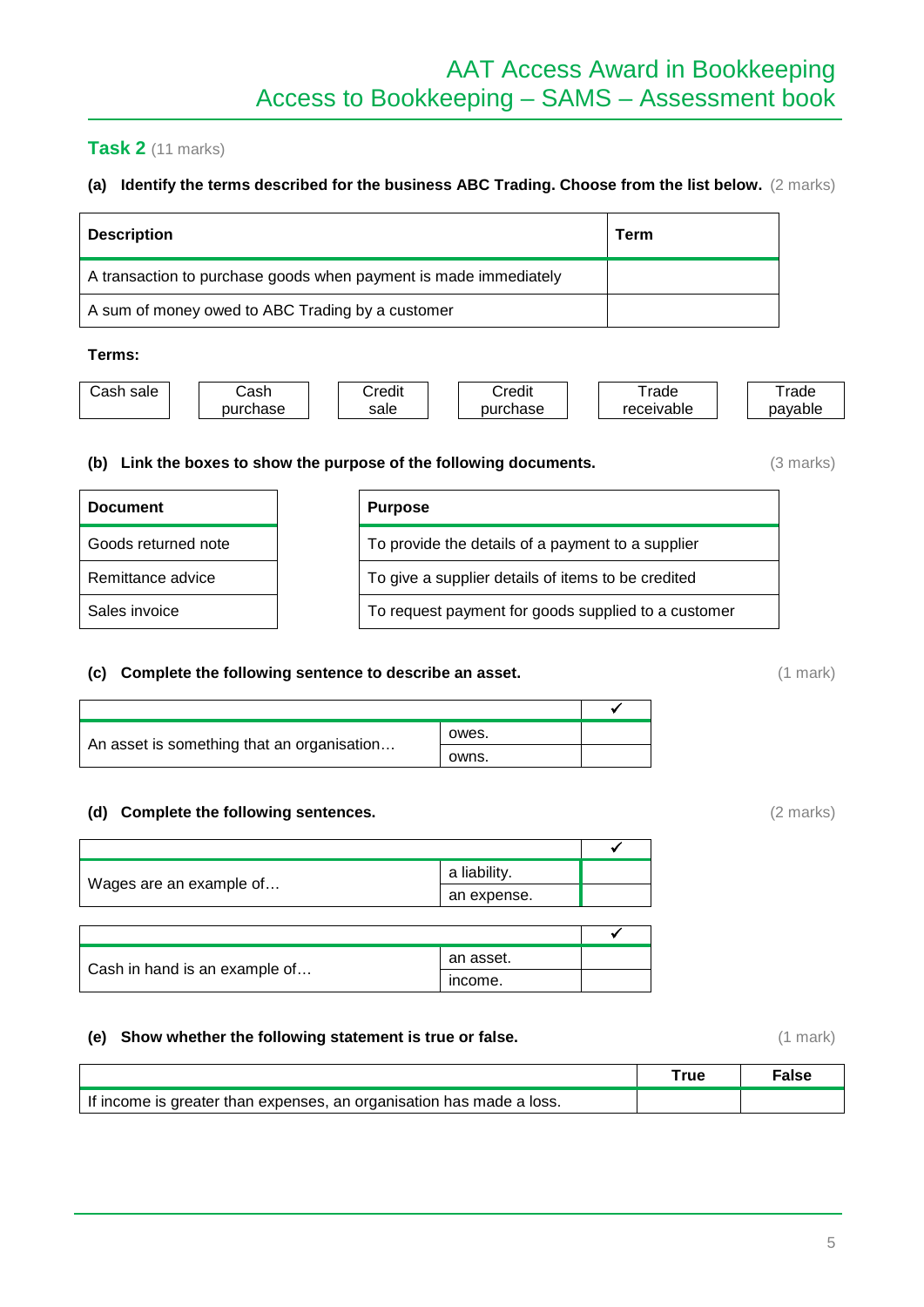## AAT Access Award in Bookkeeping Access to Bookkeeping – SAMS – Assessment book

A business makes a BACS payment for wages.

#### **(f) Complete the following sentences to show the effects of this transaction.** (2 marks)

| It will | increase | the amount the business has in its bank account. |
|---------|----------|--------------------------------------------------|
|         | decrease |                                                  |
|         |          |                                                  |
|         |          |                                                  |
| It will | increase | the amount the business records as wages.        |
|         | decrease |                                                  |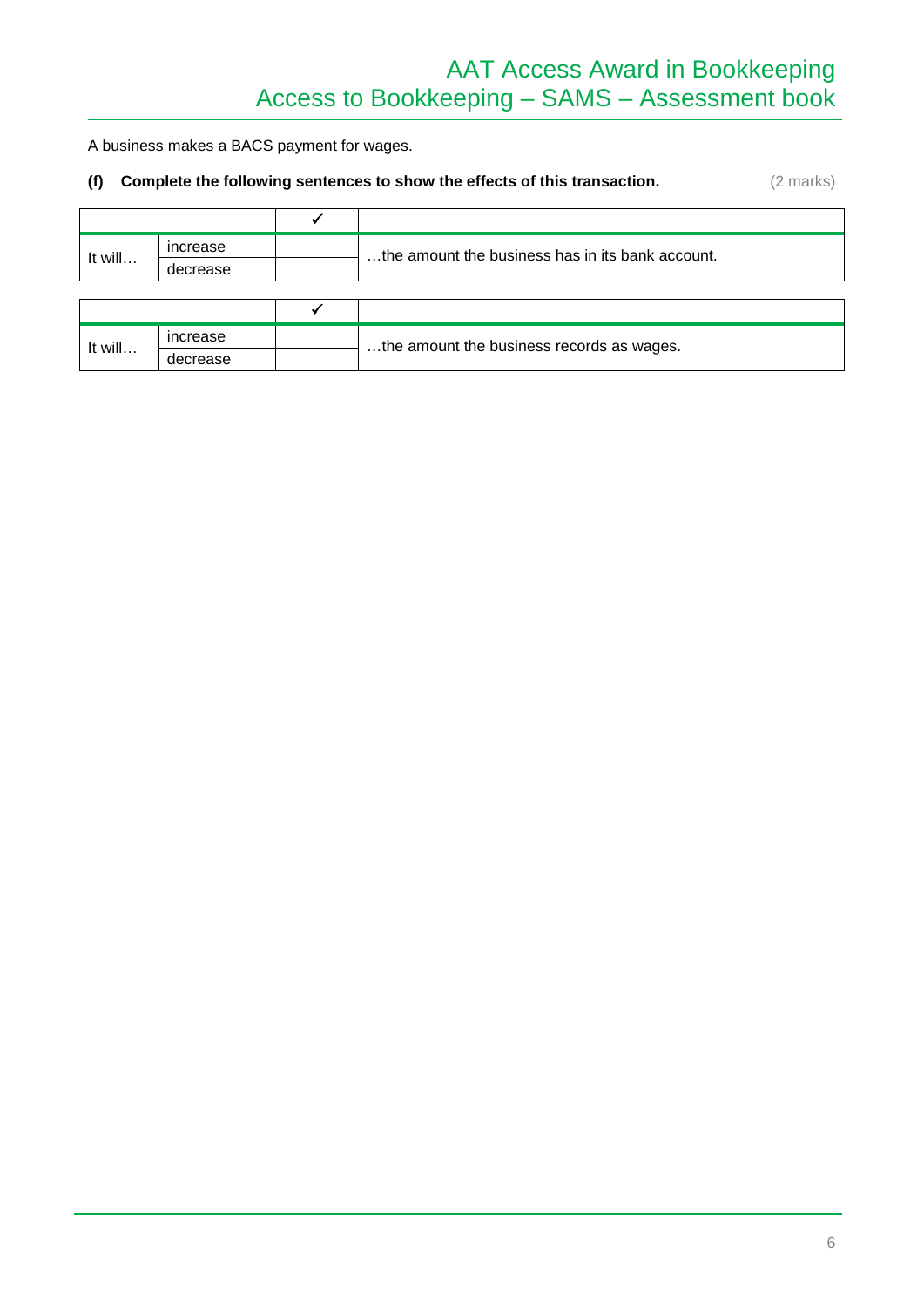#### **Task 3** (11 marks)

You work for ABC Trading. You have the following quotation for your customer, Hampton Trading.

| <b>ABC Trading</b>                   |                                                    |                 |          |                  |  |  |  |  |
|--------------------------------------|----------------------------------------------------|-----------------|----------|------------------|--|--|--|--|
|                                      | 5 East Side Trading Estate                         |                 |          |                  |  |  |  |  |
|                                      |                                                    | Middletown      |          |                  |  |  |  |  |
|                                      |                                                    | Dempshire       |          |                  |  |  |  |  |
|                                      |                                                    | <b>DM33 5AR</b> |          |                  |  |  |  |  |
|                                      |                                                    | Quotation       |          |                  |  |  |  |  |
| Date                                 | 09/01/20XX                                         |                 |          |                  |  |  |  |  |
| <b>Name</b>                          | Hampton Trading                                    |                 |          |                  |  |  |  |  |
| <b>Address</b>                       | 49 Barley Court                                    |                 |          |                  |  |  |  |  |
|                                      | Timplake                                           |                 |          |                  |  |  |  |  |
|                                      | Lenshire                                           |                 |          |                  |  |  |  |  |
|                                      | LN4 1RR                                            |                 |          |                  |  |  |  |  |
| <b>Product code</b>                  | <b>Description</b>                                 | Unit price      | Quantity | <b>Total net</b> |  |  |  |  |
|                                      |                                                    | (£)             |          | (£)              |  |  |  |  |
| LB1                                  | Labour                                             | 18.50           | 8        | 148.00           |  |  |  |  |
| MT4                                  | 30<br>750.00<br>25.00<br>Paving                    |                 |          |                  |  |  |  |  |
| This quotation is valid for 30 days. |                                                    |                 |          |                  |  |  |  |  |
|                                      | VAT at 20% will be added at the time of invoicing. |                 |          |                  |  |  |  |  |

It is now 31 January 20XX and you need to raise the invoice today. The last sales invoice number in the daybook is 2328.

**Complete the sales invoice from the information you have. Insert options from the available lists and**  enter figures.

|                            | <b>ABC Trading</b><br>5 East Side Trading Estate<br>Middletown<br>Dempshire<br><b>DM33 5AR</b><br><b>Invoice</b> |          |                   |                     | <b>Invoic</b><br>2328<br>2329<br>3101X<br>Dates: |
|----------------------------|------------------------------------------------------------------------------------------------------------------|----------|-------------------|---------------------|--------------------------------------------------|
| <b>Invoice number</b>      | $(1$ mark $)$                                                                                                    |          | <b>VAT number</b> | 124 568 50          | 09/01/2                                          |
| <b>Date</b>                |                                                                                                                  |          |                   | (1 mark)            | 31/01/2<br>07/02/2                               |
| <b>Name</b>                |                                                                                                                  |          |                   | $(1$ mark $)$       |                                                  |
| <b>Address</b>             |                                                                                                                  |          |                   | $(1$ mark)          | <b>Names</b><br>Hampt<br>ABC T                   |
| <b>Description</b>         | Unit price<br>(£)                                                                                                | Quantity |                   | <b>Total</b><br>(E) | <b>Descri</b>                                    |
| LB1 Labour                 | 18.50                                                                                                            | 8        | 148.00            |                     | MT4 P                                            |
| (1 mark)                   | (1 mark)                                                                                                         | (1 mark) |                   | (1 mark)            | MT7 P<br>LB1 La                                  |
| Total excluding VAT        |                                                                                                                  |          |                   | (1 mark)            |                                                  |
| <b>VAT at 20%</b>          |                                                                                                                  |          |                   | (1 mark)            |                                                  |
| <b>Total including VAT</b> |                                                                                                                  |          |                   | (1 mark)            |                                                  |

**Invoice numbers:** 2328 2329 3101XX

09/01/20XX 31/01/20XX 07/02/20XX

**Names:**

Hampton Trading ABC Trading

**Descriptions:** MT4 Paving

MT7 Paving LB1 Labour

#### **Addresses:**

49 Barley Court **Timplake** Lenshire LN4 1RR 5 East Side Trading Estate **Middletown** Dempshire DM33 5AR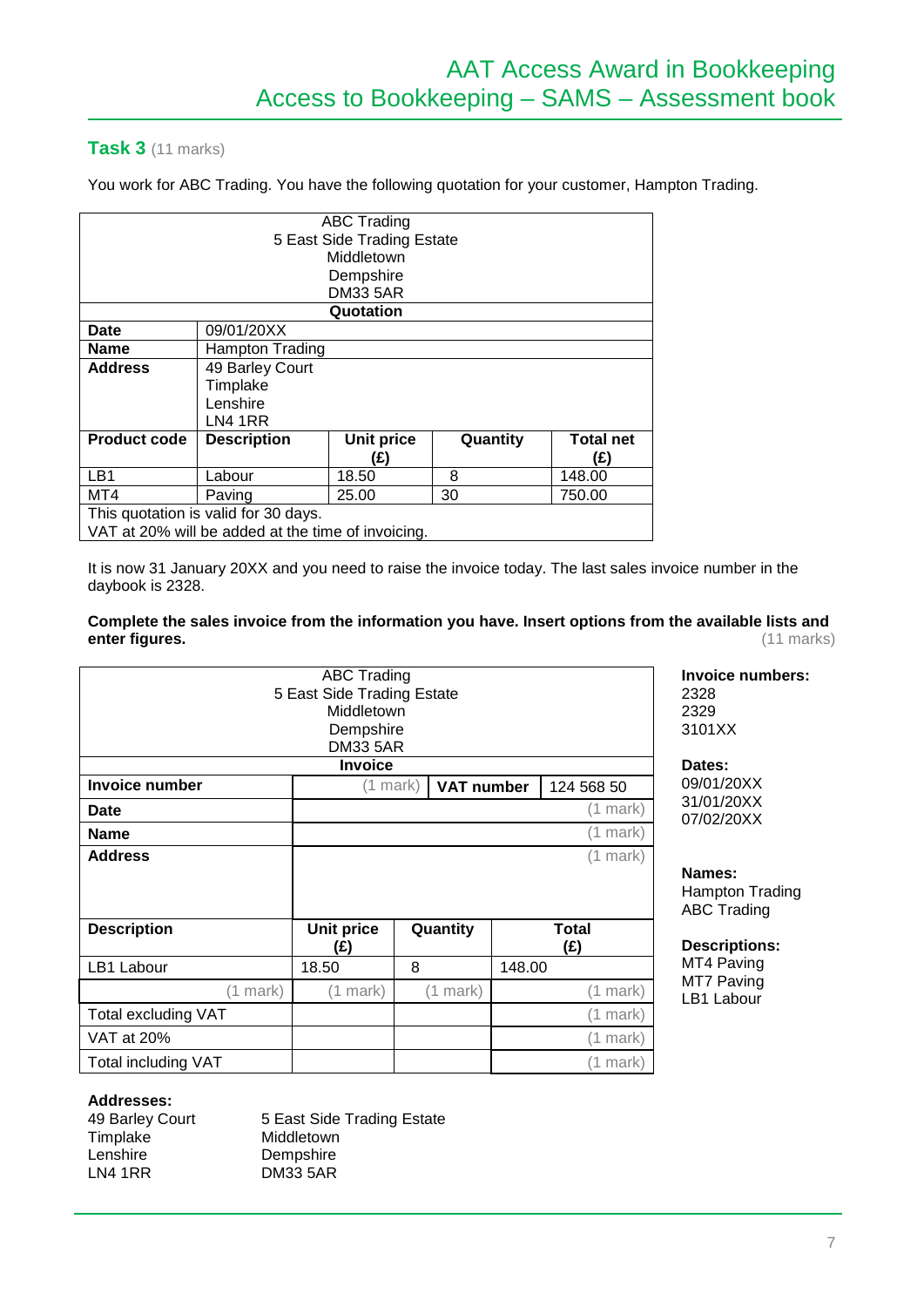#### **Task 4** (7 marks)

You work for ABC Trading. You have a goods returned note and a purchases credit note.

**(a) Check the purchases credit note against the goods returned note. Show your results by inserting a tick (if there is no error) or cross (if there is an error) where**  indicated on the credit note.

| <b>ABC Trading</b>         |                          |            |          |  |  |  |
|----------------------------|--------------------------|------------|----------|--|--|--|
| 5 East Side Trading Estate |                          |            |          |  |  |  |
|                            | Middletown               |            |          |  |  |  |
|                            | Dempshire                |            |          |  |  |  |
|                            | <b>DM33 5AR</b>          |            |          |  |  |  |
|                            | Goods returned note      |            |          |  |  |  |
| <b>Date</b>                | 18/01/20XX               |            |          |  |  |  |
| <b>Supplier name</b>       | <b>RD Windows</b>        |            |          |  |  |  |
|                            | 81 Farm Terrace          |            |          |  |  |  |
|                            | Apstown                  |            |          |  |  |  |
|                            | Dempshire                |            |          |  |  |  |
|                            | <b>DM5 1BB</b>           |            |          |  |  |  |
| <b>Description</b>         | <b>Reason for return</b> | Unit price | Quantity |  |  |  |
|                            |                          | (£)        |          |  |  |  |
| Glass                      | <b>Broken</b>            | 250.00     | 1        |  |  |  |
| Handles                    | Scratched                | 12.50      | 3        |  |  |  |

| <b>RD</b> Windows<br>81 Farm Terrace<br>Apstown<br>Dempshire<br><b>DM5 1BB</b> |                                                                          |                    |                         |                   |                         |            |                         |
|--------------------------------------------------------------------------------|--------------------------------------------------------------------------|--------------------|-------------------------|-------------------|-------------------------|------------|-------------------------|
|                                                                                |                                                                          | <b>Credit note</b> |                         |                   |                         |            |                         |
| <b>Number</b>                                                                  | 323235                                                                   |                    |                         | <b>VAT number</b> |                         | 855 469 10 |                         |
| <b>Date</b>                                                                    | 30/01/20XX                                                               |                    |                         |                   |                         |            |                         |
| <b>Customer name</b>                                                           | <b>ABC Trading</b>                                                       |                    |                         |                   |                         |            |                         |
| <b>Address</b>                                                                 | 5 East Side Trading Estate<br>Middletown<br>Dempshire<br><b>DM33 5AR</b> |                    |                         |                   |                         |            |                         |
|                                                                                | <b>Description</b>                                                       | <b>Unit price</b>  |                         | Quantity          |                         | Total      |                         |
|                                                                                |                                                                          | (E)                | $\checkmark$ / $\times$ | (E)               | $\checkmark$ / $\times$ | (E)        | $\checkmark$ / $\times$ |
|                                                                                | Glass                                                                    | 250.00             | (1 mark)                | 1                 | (1 mark)                | 250.00     | $(1$ mark $)$           |
|                                                                                | Handles                                                                  | 12.50              | (1 mark)                | 3                 | (1 mark)                | 12.50      | (1 mark)                |
|                                                                                | Total excluding<br><b>VAT</b>                                            |                    |                         |                   |                         | 262.50     |                         |
|                                                                                | VAT at 20%                                                               |                    |                         |                   |                         | 52.50      |                         |
|                                                                                | Total including VAT                                                      |                    |                         |                   |                         | 315.00     |                         |

#### **(b) Complete the following sentence.** (1 mark)

|                                         | accept the credit note.                 |  |
|-----------------------------------------|-----------------------------------------|--|
| Based on the information I have, I will | refer the credit note to my supervisor. |  |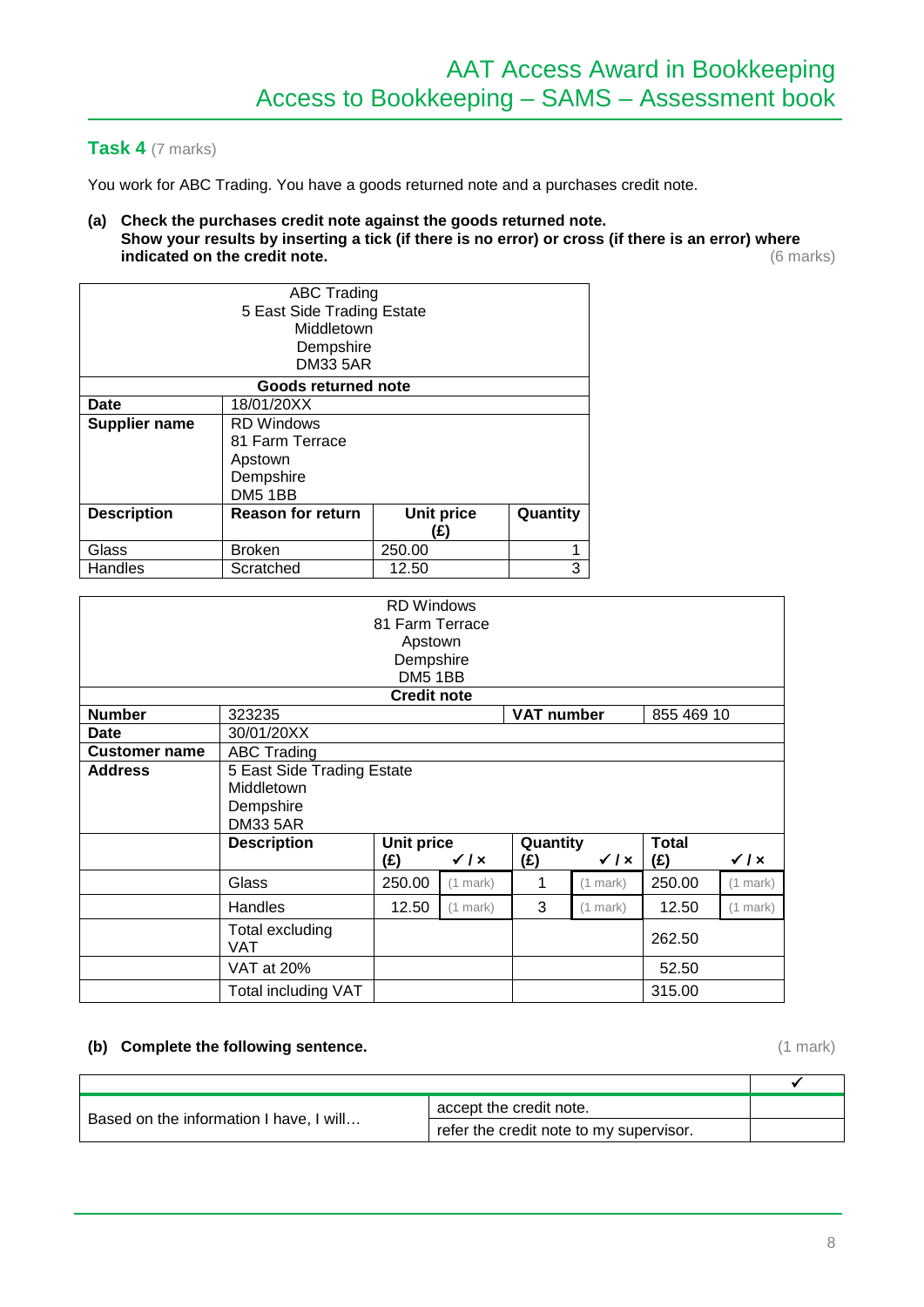#### **Task 5** (12 marks)

You are working on the bookkeeping records for ABC Trading for the month of February.

You have the following invoice from a credit supplier.

|                       |                            | <b>Staff Solutions</b> |                   |            |
|-----------------------|----------------------------|------------------------|-------------------|------------|
|                       |                            | 18 High Street         |                   |            |
|                       |                            | Dempshire              |                   |            |
|                       |                            | DM1 1PT                |                   |            |
|                       |                            | <b>Invoice</b>         |                   |            |
| <b>Invoice number</b> | 89656                      |                        | <b>VAT number</b> | 741 895 19 |
| <b>Date</b>           | 23/02/XX                   |                        |                   |            |
| <b>Name</b>           | <b>ABC Trading</b>         |                        |                   |            |
| <b>Address</b>        | 5 East Side Trading Estate |                        |                   |            |
|                       | Middletown                 |                        |                   |            |
|                       | Dempshire                  |                        |                   |            |
|                       | <b>DM33 5AR</b>            |                        |                   |            |
|                       | <b>Description</b>         |                        |                   | £          |
|                       |                            |                        |                   |            |
|                       | Recruitment fee            |                        |                   | 850.00     |
|                       | VAT at 20%                 |                        |                   | 170.00     |
|                       | Total including VAT        |                        |                   | 1,020.00   |

You are asked to enter these details into the accounting records.

|  | (a) Show which daybook you will use by selecting the title for the daybook below. | $(1$ mark) |
|--|-----------------------------------------------------------------------------------|------------|
|--|-----------------------------------------------------------------------------------|------------|

- **(b) Enter the missing details of the invoice into the daybook.** (3 marks)
- **(c) Total the columns, and check your work by cross casting. (3 marks) (3 marks)**

| Title (1 mark)    |                        |                          |                     |                   |                   |
|-------------------|------------------------|--------------------------|---------------------|-------------------|-------------------|
| Purchases daybook |                        |                          |                     |                   |                   |
| Sales daybook     |                        |                          |                     |                   |                   |
| Date              | <b>Details</b>         | <b>Invoice</b><br>number | <b>Total</b><br>(£) | <b>VAT</b><br>(£) | <b>Net</b><br>(E) |
| 19/02/XX          | <b>MNM Bricks</b>      | 56585                    | 480.00              | 80.00             | 400.00            |
| 20/02/XX          | Artemis                | 232                      | 169.20              | 28.20             | 141.00            |
| 23/02/XX          | <b>Staff Solutions</b> | (1 mark)                 | 1,020.00            | (1 mark)          | (1 mark)          |
| <b>Totals</b>     |                        |                          | (1 mark)            | (1 mark)          | mark)             |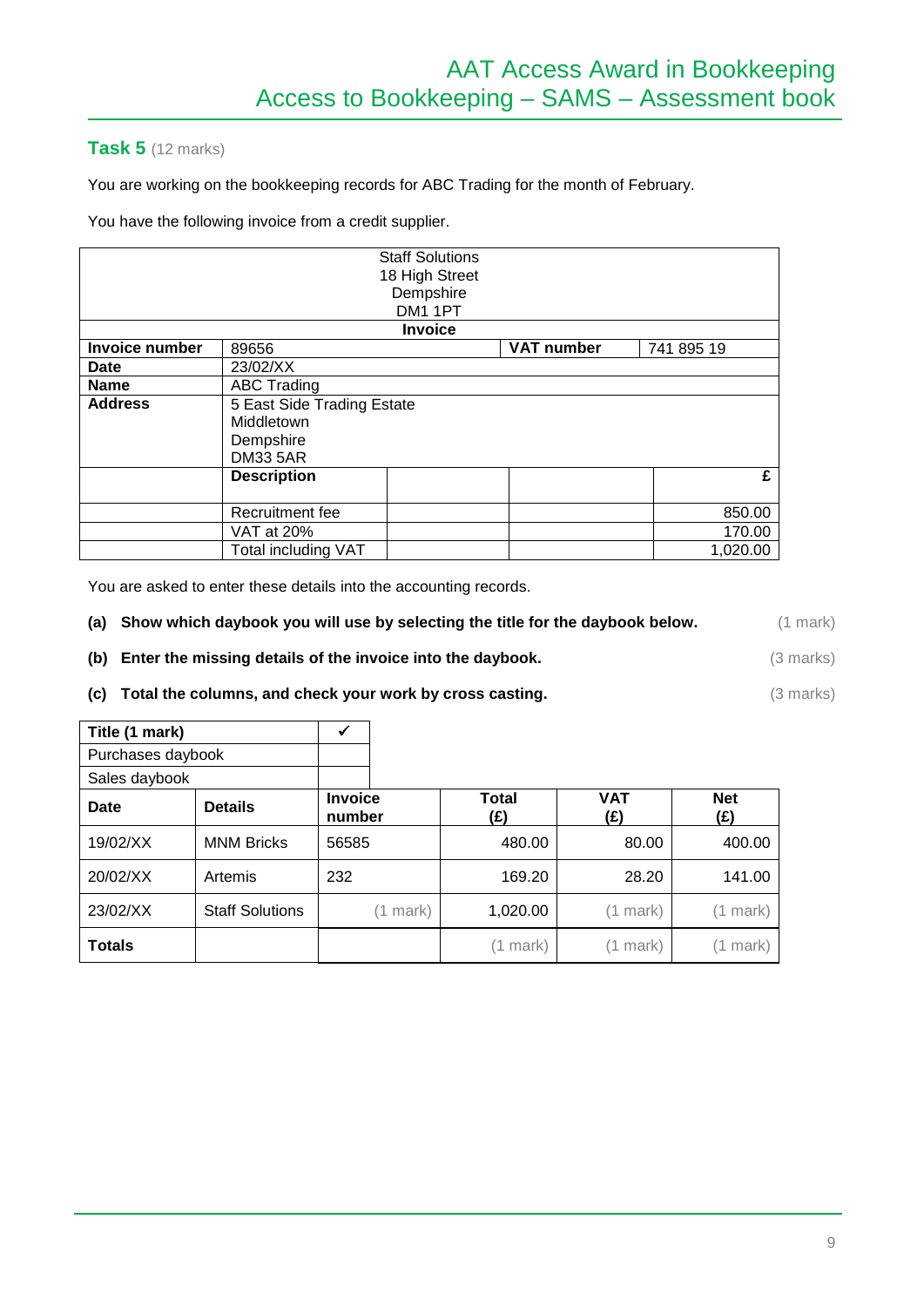Your business recently started trading with a new customer.

The following shows all their trading activity in February.

| <b>Document type</b> | <b>Total amount</b><br>'£ |
|----------------------|---------------------------|
| Invoice              | 41.00                     |
| Invoice              | 142.00                    |
| Credit note          | 13.00                     |
| Remittance advice    | 28.00                     |
| Invoice              | 84.00                     |

#### **(d) Complete the following table to calculate how much is owed by the customer at the end of the month. Do not use brackets or minus signs in your answer.** (4 marks)

| Total of invoices                   |              | $(1$ mark $)$ |
|-------------------------------------|--------------|---------------|
| Credit note                         | Add / Deduct | $(1$ mark $)$ |
| Remittance advice                   | Add / Deduct | (1 mark)      |
| Amount owing at the end of February |              | (1 mark)      |

#### **(e) Should a business record the balance owing from a customer as an asset or a liability?**

(1 mark)

| Asset     |  |
|-----------|--|
| Liability |  |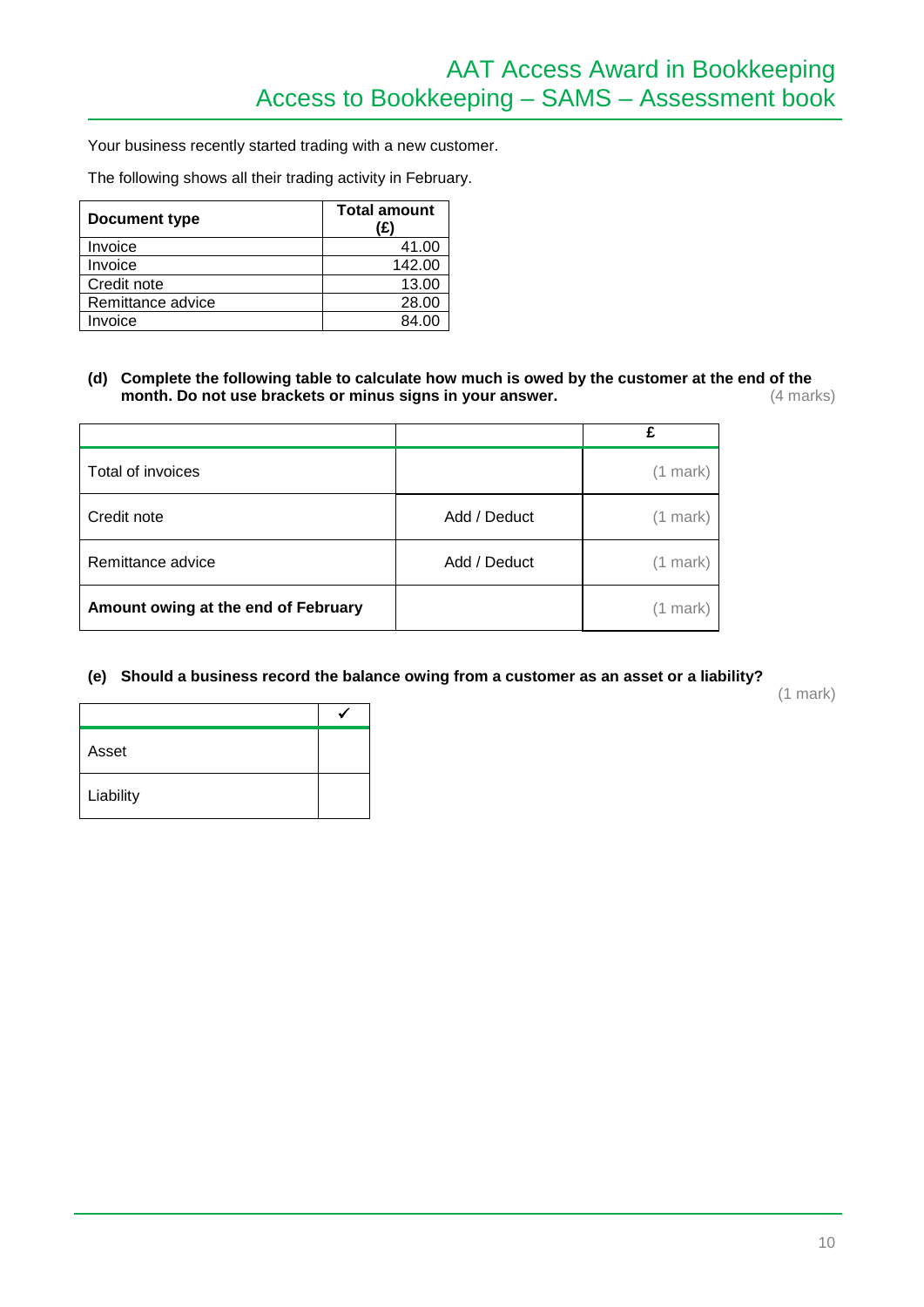#### **Task 6** (15 marks)

You are working on the payments side of a cash book. There are four bank payments to record.

#### **Cash purchases listing**

| <b>Date</b> | Paid to     | <b>Details</b> | <b>Net</b><br>(£) | <b>VAT</b><br>(£) | Total<br>(£) |
|-------------|-------------|----------------|-------------------|-------------------|--------------|
| 16/03/XX    | Fratton     | Repairs        | 150.00            | 30.00             | 180.00       |
| 18/03/XX    | Post Office | Postage        | 10.00             | 0.00              | 10.00        |

#### **Payments to trade payables**

| Date     | <b>Supplier</b> |        |
|----------|-----------------|--------|
| 21/03/XX | <b>Bartlett</b> | 48.00  |
| 21/03/XX | Langdon         | 138.00 |

**Complete the payments side of the cash book shown below.** 

**Use the options provided for the details column, and enter figures to complete each column.**

**Total each column and check your work by cross casting. 15 marks** (15 marks)

#### **Cash book extract – payments side**

| <b>Date</b>   | <b>Details</b> | <b>Bank</b><br>(£) | <b>VAT</b><br>(E) | <b>Trade</b><br>payables<br>(£) | <b>Repairs</b><br>(£) | Postage<br>(£) |                     |
|---------------|----------------|--------------------|-------------------|---------------------------------|-----------------------|----------------|---------------------|
| 16/03/XX      | Fratton        | 180.00             |                   |                                 |                       |                | $(2 \text{ marks})$ |
| 18/03/XX      | Post Office    | $(1$ mark $)$      |                   |                                 |                       |                | $(1$ mark $)$       |
| 21/03/XX      | $(1$ mark)     | $(1$ mark $)$      |                   |                                 |                       |                | $(1$ mark $)$       |
| 21/03/XX      | $(1$ mark)     | $(1$ mark $)$      |                   |                                 |                       |                | (1 mark)            |
| <b>Totals</b> |                | $(1$ mark $)$      | $(1$ mark)        | (1 mark)                        | $(1$ mark $)$         | $(1$ mark $)$  |                     |

#### **Details:**

Bartlett Langdon Fratton Post Office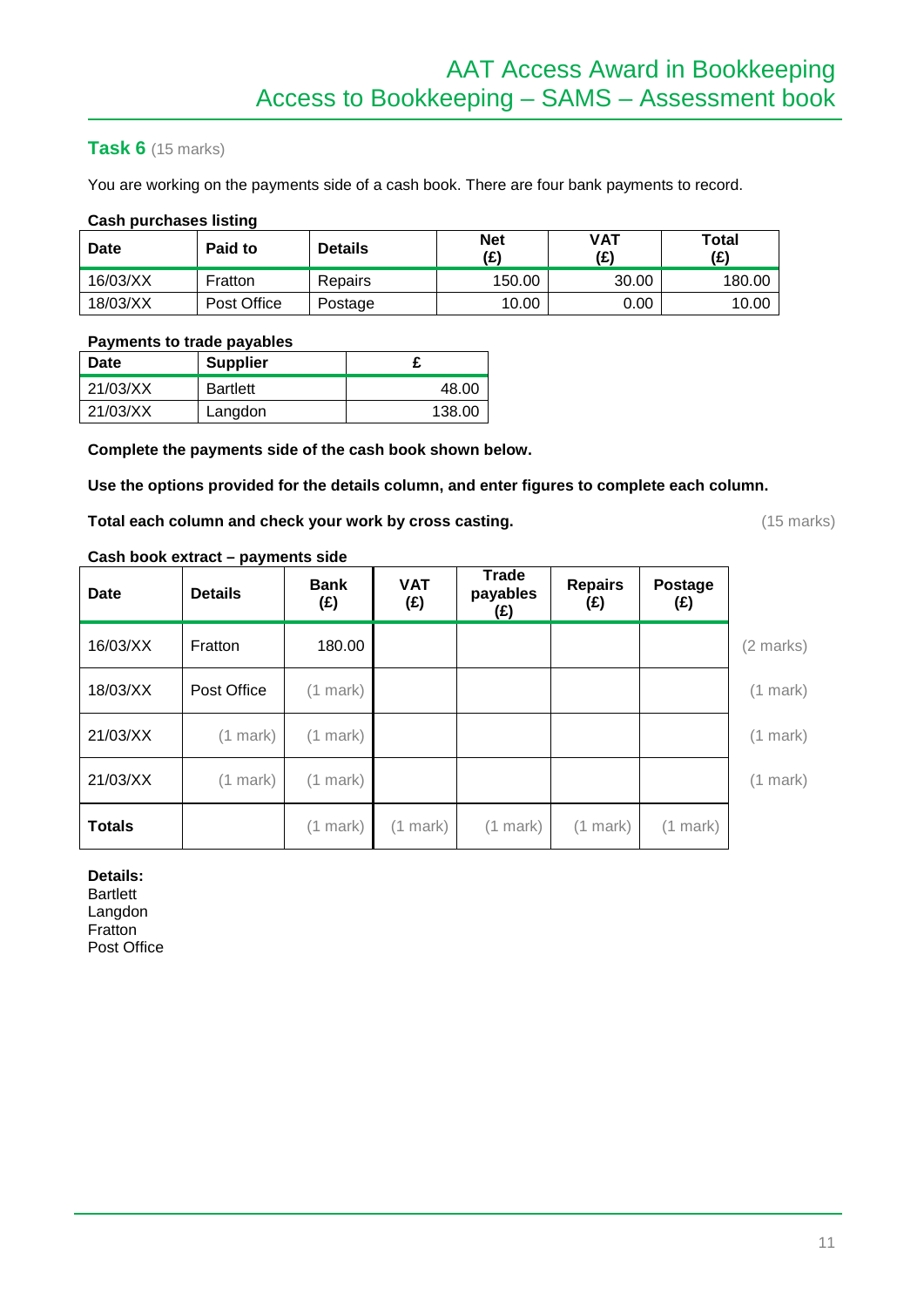#### **Task 7** (8 marks)

You are working on the receipts side of a cash book. In this task, you may ignore VAT.

The following cash sales were counted and put into the safe.

| Date     | <b>Details</b> | Total<br>(£) |
|----------|----------------|--------------|
| 16/03/XX | Cash sales     | 16.00        |

The following amounts were received from credit customers:

| Date     | <b>Customer</b> | <b>Payment type</b>   | Total<br>(£) |
|----------|-----------------|-----------------------|--------------|
| 15/03/XX | Luzowska        | Cheque                | 72.00        |
| 18/03/XX | Goldman         | <b>Faster Payment</b> | 156.00       |

**Complete the receipts side of the cash book shown below.** 

**Use the options provided for the details column, and enter figures to complete each column.**

**Total each column and check your work by cross casting. Conservation (8 marks)** (8 marks)

#### **Cash book extract – receipts side**

| <b>Details</b> | <b>Bank</b><br>(£) | Cash<br>(£) | <b>Trade receivables</b><br>(£) | <b>Cash sales</b><br>(E) |
|----------------|--------------------|-------------|---------------------------------|--------------------------|
| Luzowska       | 72.00              |             | 72.00                           |                          |
|                |                    |             |                                 | 16.00                    |
|                |                    |             |                                 |                          |
| <b>Totals</b>  | (1 mark)           | (1 mark)    | (1 mark)                        | 16.00                    |

#### **Details:**

Cash sale Goldman Luzowska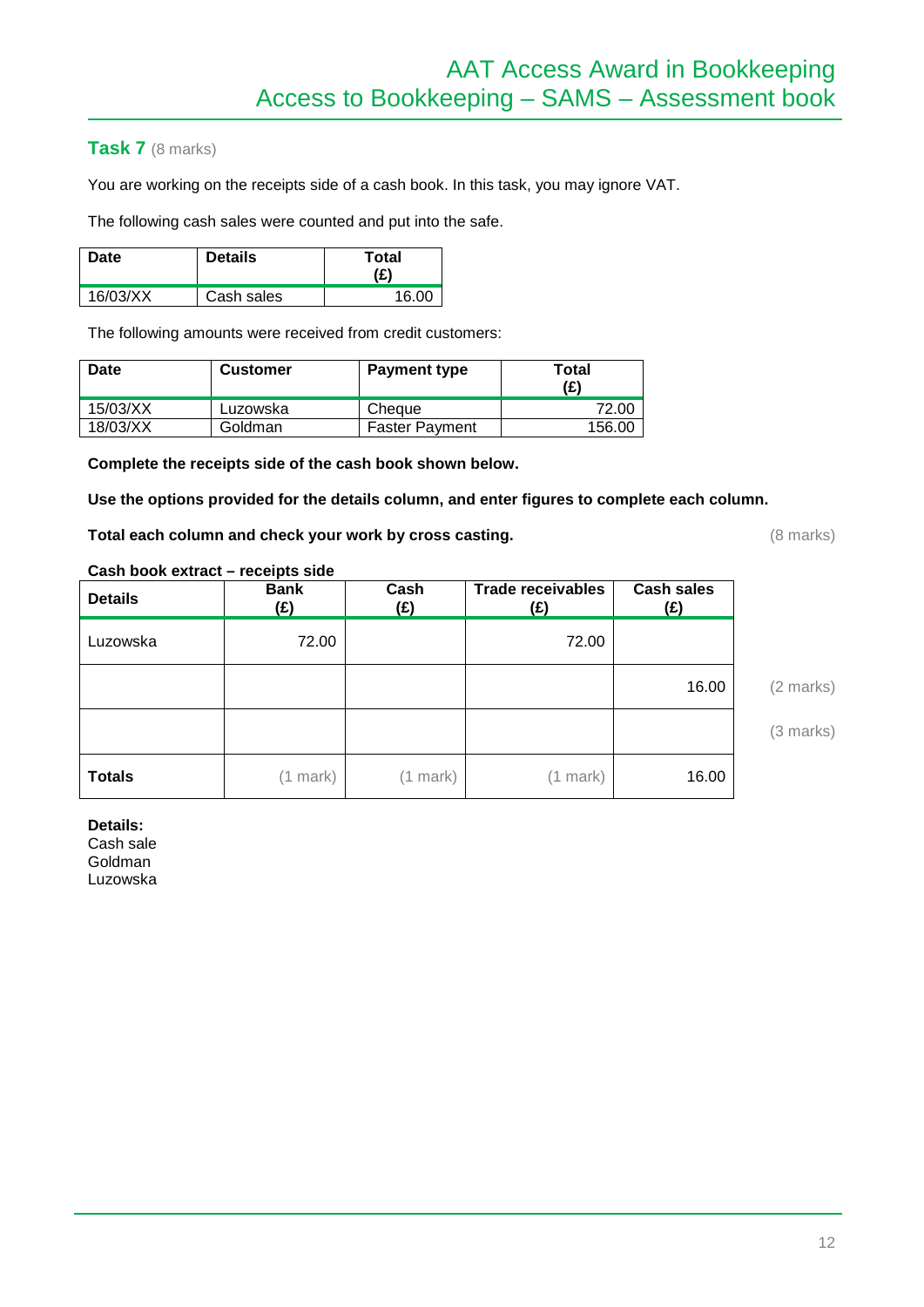#### **Task 8** (9 marks)

You have the following information about cash in hand.

| Date 20XX | <b>Details</b>                       | <b>Amount</b><br>(£) |
|-----------|--------------------------------------|----------------------|
| 31 March  | Amount counted at the end of the day | 250.00               |
| 1 April   | Cash sales                           | 325.00               |
| 2 April   | Cash sales                           | 360.00               |
| 3 April   | Window cleaner paid                  | 30.00                |
| 3 April   | Cash sales                           | 295.00               |
| 4 April   | Wages paid                           | 1,015.00             |

**(a) Complete the table to calculate the closing amount of cash in hand on 4 April. Do not use brackets or minus signs in your answer. brackets or minus signs in your answer.** (3 marks)

| Cash in hand                   |            |
|--------------------------------|------------|
| Opening amount on 1 April 20XX | 250.00     |
| <b>Total receipts</b>          | $(1$ mark) |
| Total payments                 | $(1$ mark) |
| Closing amount on 4 April 20XX | $(1$ mark) |

You have the following extract from the business bank statement.

#### **Extract from bank statement**

| Date 20XX | <b>Details</b>        | Paid out<br>(£) | Paid in<br>(£) | <b>Balance</b><br>(£) |
|-----------|-----------------------|-----------------|----------------|-----------------------|
| 1 April   | <b>Balance</b>        |                 |                | 443.00                |
| 5 April   | Cheque 01137          | 52.00           |                | 391.00                |
| 5 April   | Counter credit        |                 | 116.00         | 507.00                |
| 10 April  | <b>Faster Payment</b> | 93.00           |                | 414.00                |
| 12 April  | Bank charges          | 8.00            |                | 406.00                |
| 18 April  | Cheque 01138          | 44.00           |                | 362.00                |
| 20 April  | <b>Faster Payment</b> |                 | 105.00         | 467.00                |

#### **(b)** What is the closing balance on the bank statement on 5 April? (1 mark) (1 mark)

**£**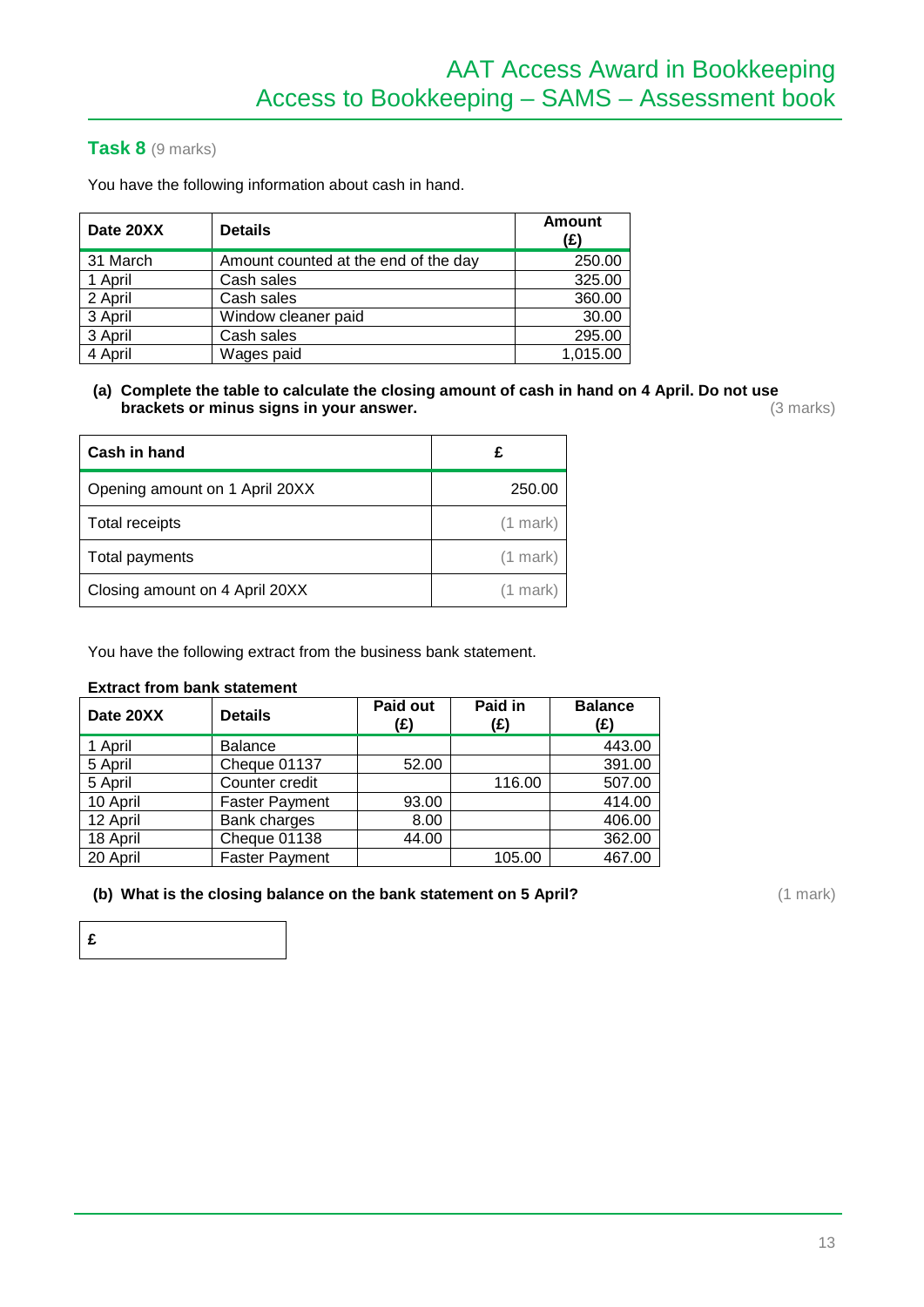You also have an extract from the cash book for April covering the same period of time.

#### **Cash book**

| <b>Receipts</b>            |               |                      | <b>Payments</b>    |           |                   |                |                    |
|----------------------------|---------------|----------------------|--------------------|-----------|-------------------|----------------|--------------------|
| <b>Date</b><br><b>20XX</b> | Reference     | <b>Details</b>       | <b>Bank</b><br>(£) | Date 20XX | Reference         | <b>Details</b> | <b>Bank</b><br>(£) |
| 3 April                    |               | Trade<br>receivables | 116.00             | April     | 01137             | Drey           | 52.00              |
| 20 April                   | <b>Brooks</b> | Faster<br>Payment    | 105.00             | 10 April  | Faster<br>Payment | Marsh          | 93.00              |
|                            |               |                      |                    | 14 April  | 01138             | Ghosh          | 44.00              |
|                            |               |                      |                    | 20 April  | 01139             | Moore & Co     | 64.00              |

#### **(c) Compare the extracts from the bank statement and the cash book, and complete the following sentences.** (5 marks)

|                                                     |                  | (1 mark) |                   |          |
|-----------------------------------------------------|------------------|----------|-------------------|----------|
|                                                     | a cheque         |          |                   |          |
| The item that is missing<br>from the bank statement | a counter credit |          | for an amount of: | (1 mark) |
| is                                                  | a Faster Payment |          |                   |          |
|                                                     | bank charges     |          |                   |          |

|                          |                  | $(1$ mark $)$ |        |            |
|--------------------------|------------------|---------------|--------|------------|
|                          | a cheque         |               |        |            |
| The item that is missing | a counter credit |               |        | $(1$ mark) |
| from the cash book is    | a Faster Payment |               | dated: |            |
|                          | bank charges     |               |        |            |

|                                          |          | mark) |                        |
|------------------------------------------|----------|-------|------------------------|
| This missing item will need to go on the | receipts |       | side of the cash book. |
|                                          | payments |       |                        |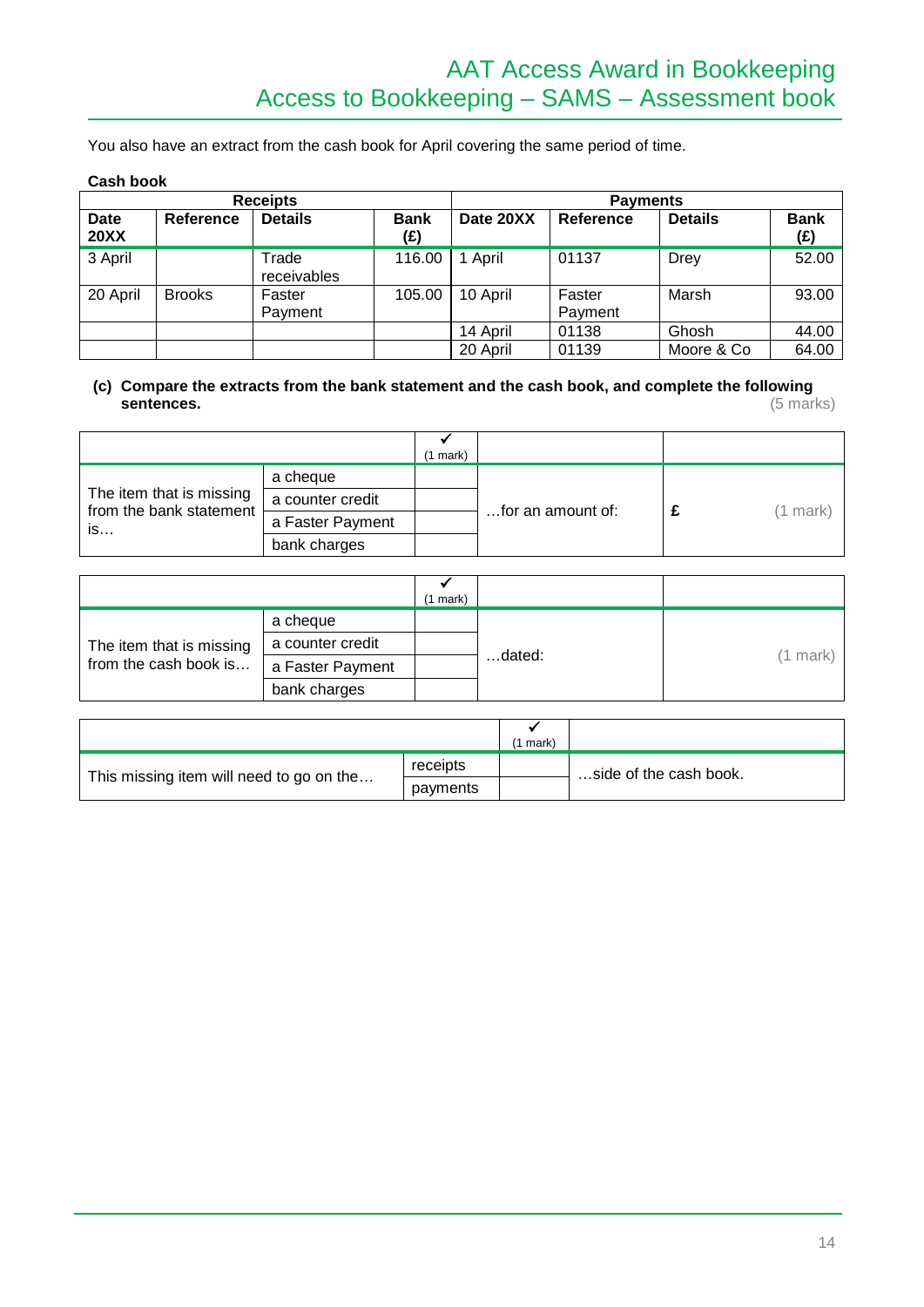## AAT Access Award in Bookkeeping Sample assessment and mark scheme

Model answers and mark scheme

Qualification number: 603/1308/0 Qualification Specification: AAT Access Award in Bookkeeping Version 1.1 published 14 June 2017

AAT is a registered charity. No. 1050724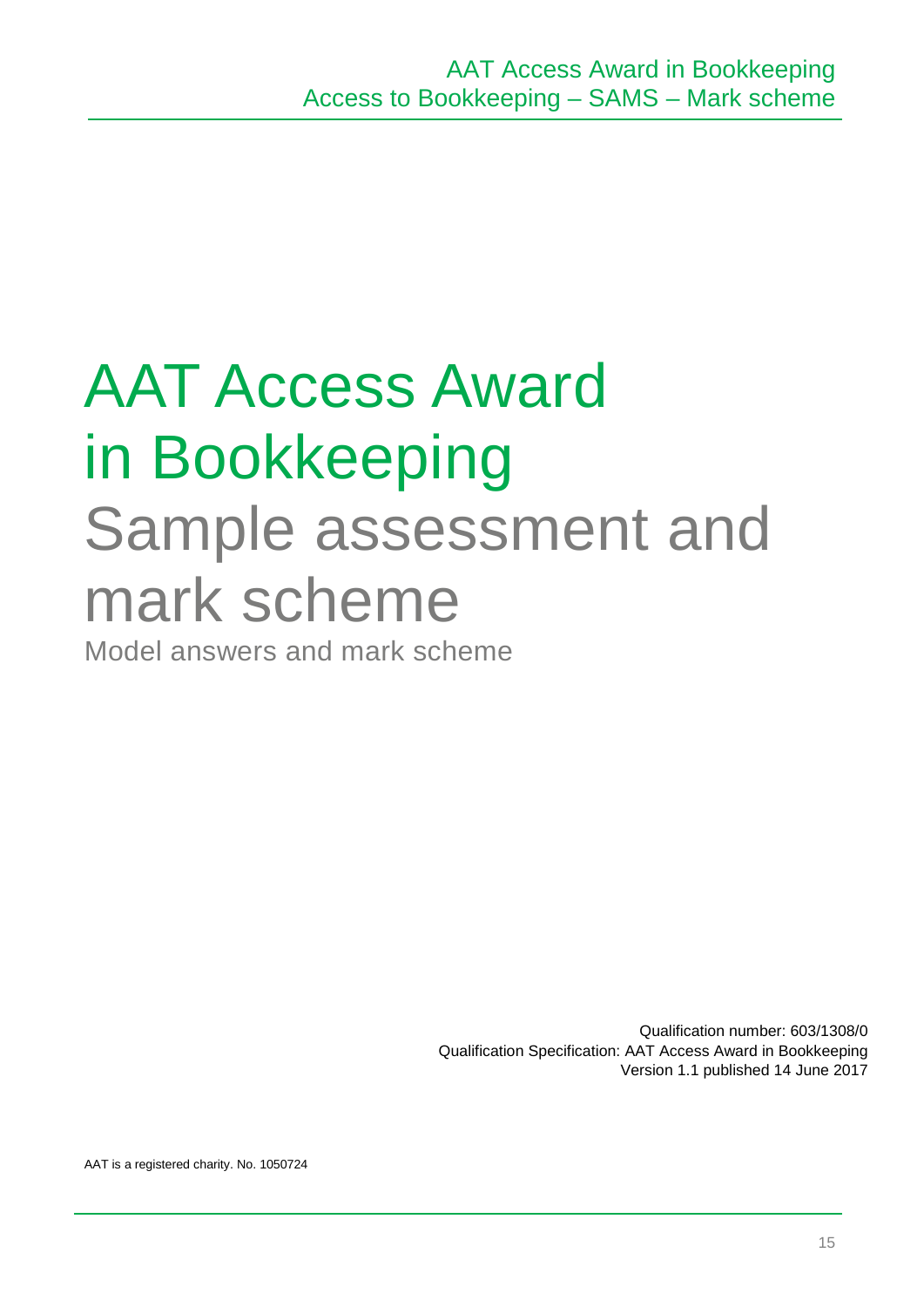## Notes for tutors

#### **Marking guidance**

Correct answers are shown in red text.

Individual marks for each correct answer are shown in red text superscript.

CF = Correct Figure. The candidate will only receive the mark(s) for the answer as it is shown here.

 $OF = Own$  Figure. The candidate can receive the mark(s) for an answer where the calculation has been performed correctly, but which might incorporate errors from earlier parts of the question.

**Task 1** (7 marks)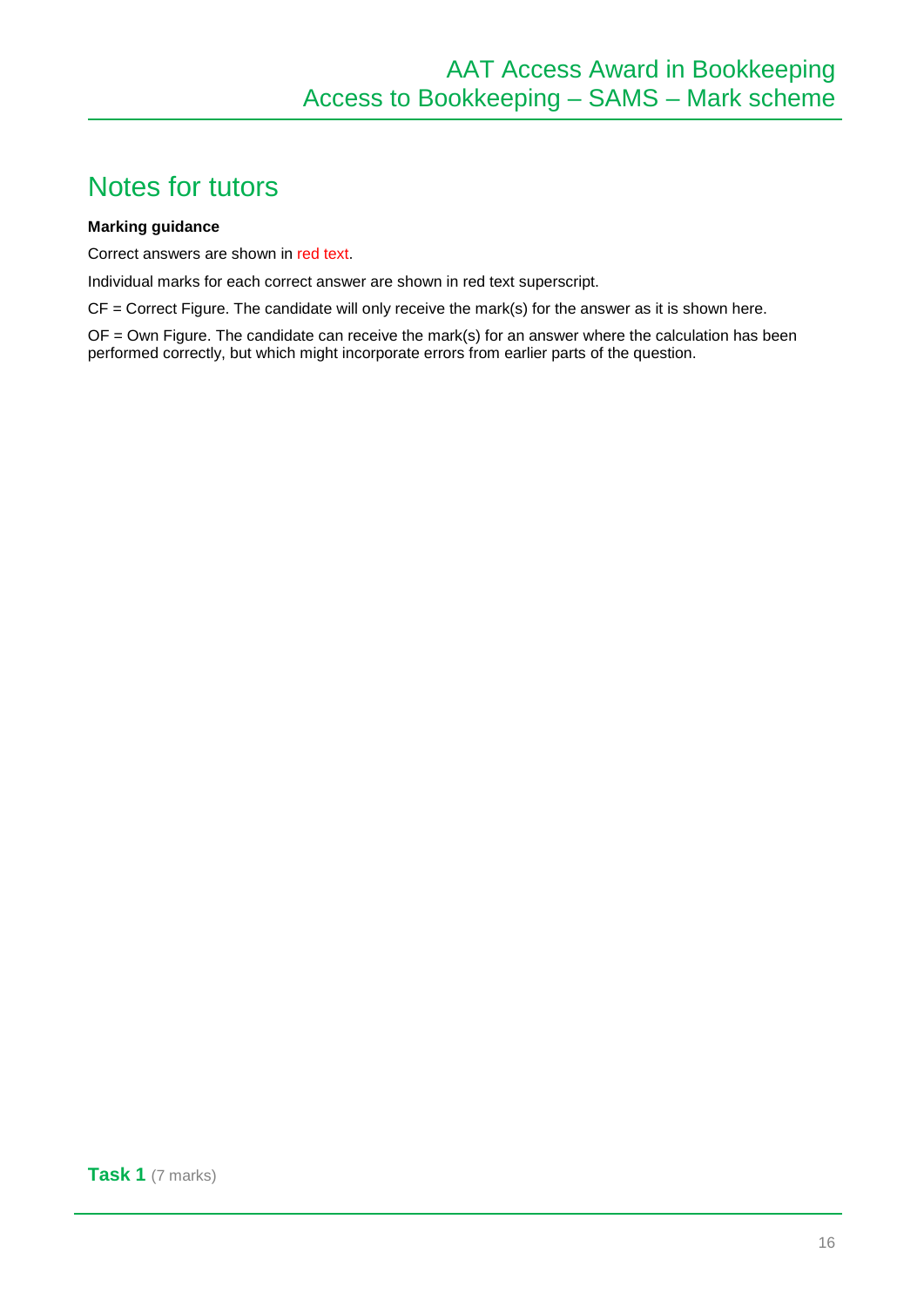### AAT Access Award in Bookkeeping Access to Bookkeeping – SAMS – Mark scheme

#### **(a) Complete the following sentences.** (2 marks)

 $\overline{\checkmark}$ A bookkeeper is responsible for… sending out the bank statements ... ... ... ... ... ... ... ... of an organisation.<br>
entering financial data into records  $\checkmark$ <sup>1</sup>

| Information can be kept confidential by | always giving more than one person access to the<br>records. |  |
|-----------------------------------------|--------------------------------------------------------------|--|
|                                         | keeping documents in a locked filing cabinet.                |  |

#### **(b) Show whether each of the following statements is true or false.** (2 marks)

| The purpose of using a password is                          | True | <b>False</b> |
|-------------------------------------------------------------|------|--------------|
| to prove that a document has been authorised.               |      |              |
| to prevent unauthorised people from looking at information. |      |              |

#### **(c) Complete the following sentence.** (1 mark)

|                                   | paying a supplier twice for one invoice. |  |
|-----------------------------------|------------------------------------------|--|
| A bookkeeping error can result in | faulty goods being sent to a customer.   |  |

A bookkeeper issued a sales invoice to a customer. The total was understated by £100.

#### **(d) What effects might this understatement have on the business?** (2 marks)

|                                             | underpayment. |  |
|---------------------------------------------|---------------|--|
| This could result in the customer making an | overpayment.  |  |

| The understatement | could     | affect the recorded profit of the business. |
|--------------------|-----------|---------------------------------------------|
|                    | could not |                                             |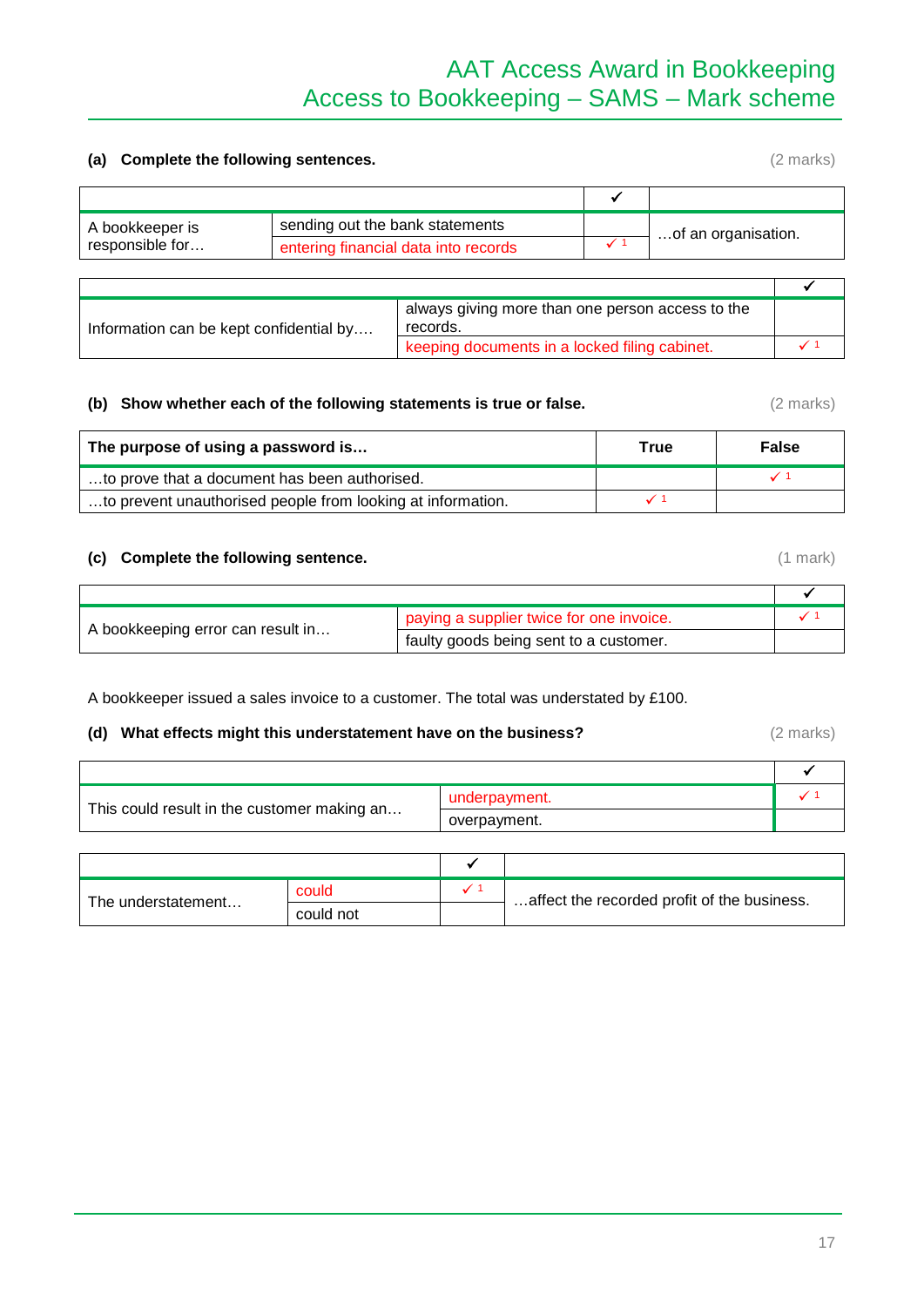#### **Task 2** (11 marks)

#### **(a) Identify the terms described for the business ABC Trading. Choose from the list below.** (2 marks)

| <b>Description</b>                                               | Term                       |
|------------------------------------------------------------------|----------------------------|
| A transaction to purchase goods when payment is made immediately | Cash purchase <sup>1</sup> |
| A sum of money owed to ABC Trading by a customer                 | Trade receivable 1         |

#### **Terms:**

| اash<br>sale | ટash     | <br>;redit | . .<br>Credit | rade       | rade    |
|--------------|----------|------------|---------------|------------|---------|
|              | purchase | sale       | purchase      | receivable | pavable |

#### **(b) Link the boxes to show the purpose of the following documents.** (3 marks)

| <b>Document</b>     | <b>Purpose</b>                                        |
|---------------------|-------------------------------------------------------|
| Goods returned note | To provide the details of a payment to a supplier 1   |
| Remittance advice   | To give a supplier details of items to be credited 1  |
| Sales invoice       | To request payment for goods supplied to a customer 1 |

#### **(c) Complete the following sentence to describe an asset.** (1 mark) (1 mark)

|                                       | owes. |  |
|---------------------------------------|-------|--|
| An asset is something an organisation | owns. |  |

#### **(d) Complete the following sentences.** (2 marks)

|                               | a liability |  |
|-------------------------------|-------------|--|
| Wages are an example of       | an expense. |  |
|                               |             |  |
|                               |             |  |
| Cash in hand is an example of | an asset.   |  |
|                               | income.     |  |

#### **(e)** Show whether the following statement is true or false. (1 mark)

|                                                                     | False |
|---------------------------------------------------------------------|-------|
| If income is greater than expenses an organisation has made a loss. |       |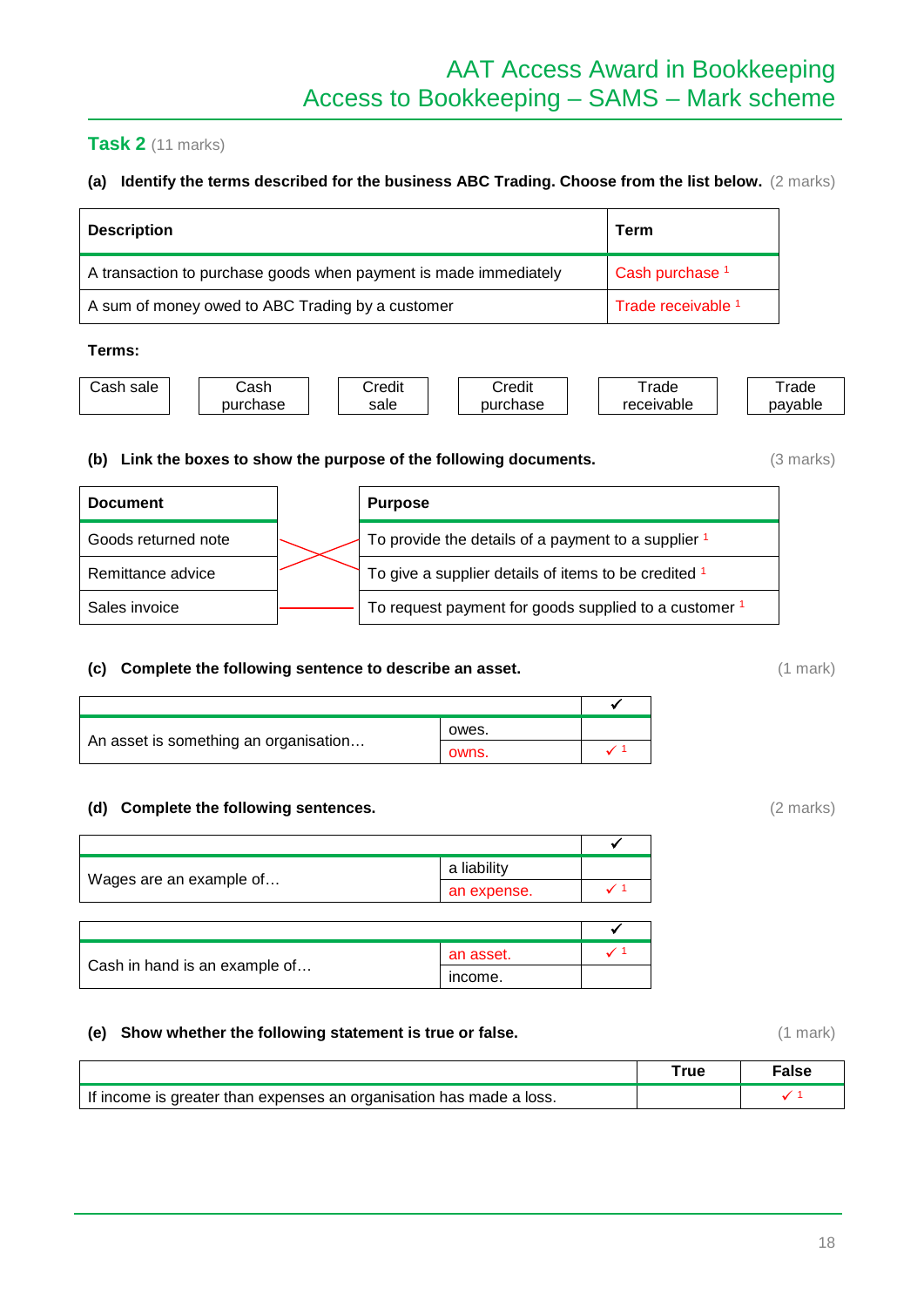## AAT Access Award in Bookkeeping Access to Bookkeeping – SAMS – Mark scheme

A business makes a BACS payment for wages.

#### **(f) Complete the following sentences to show the effects of this transaction.** (2 marks)

|         | increase | the amount the business has in its bank account. |
|---------|----------|--------------------------------------------------|
| It will | decrease |                                                  |

| It will |          | the amount the business records as wages. |
|---------|----------|-------------------------------------------|
|         | decrease |                                           |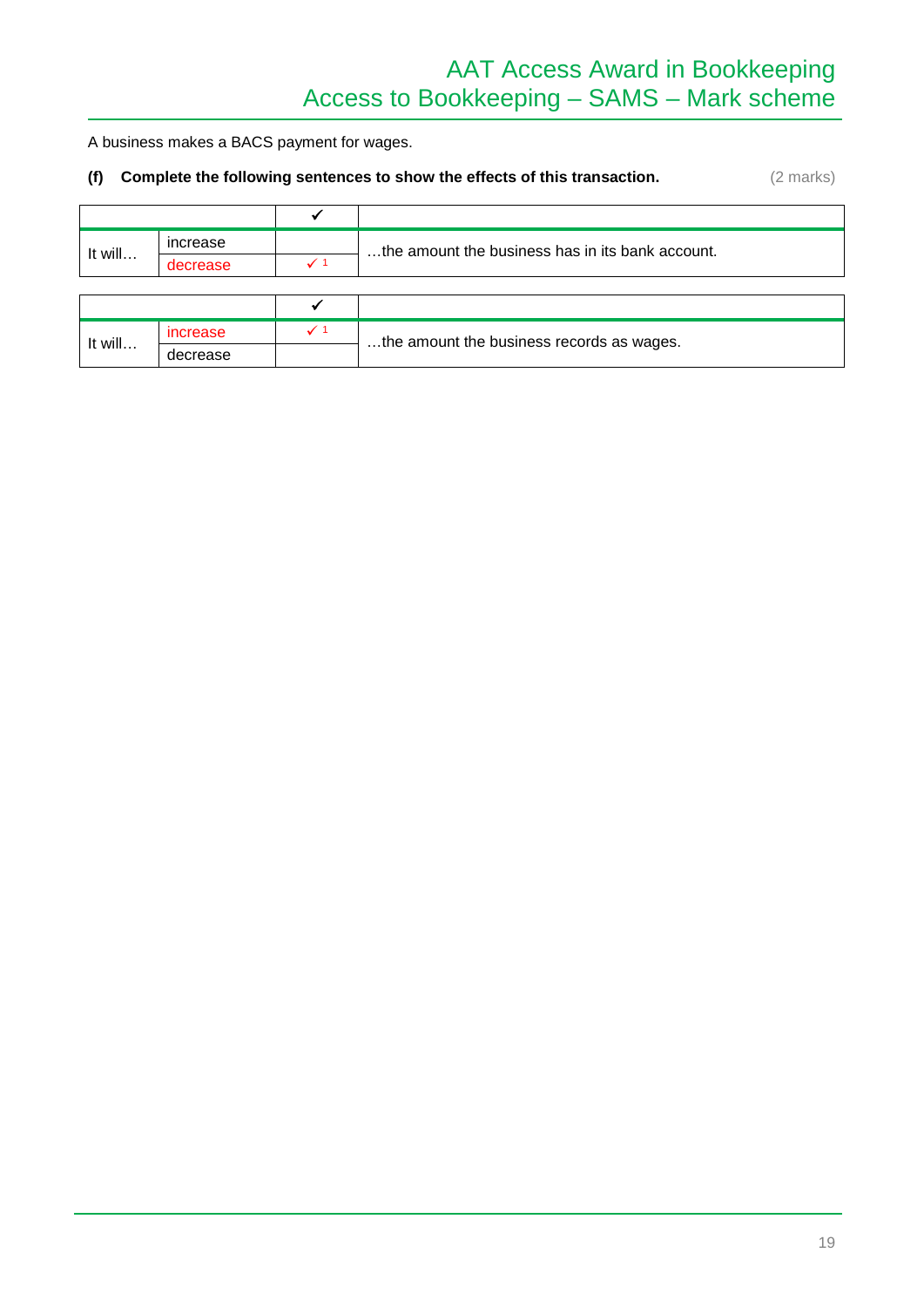#### **Task 3** (11 marks)

You work for ABC Trading. You have the following quotation for your customer, Hampton Trading.

| ABC Trading<br>5 East Side Trading Estate          |                                                                                       |                 |  |  |  |  |
|----------------------------------------------------|---------------------------------------------------------------------------------------|-----------------|--|--|--|--|
|                                                    |                                                                                       | Middletown      |  |  |  |  |
|                                                    |                                                                                       | Dempshire       |  |  |  |  |
|                                                    |                                                                                       | <b>DM33 5AR</b> |  |  |  |  |
|                                                    |                                                                                       | Quotation       |  |  |  |  |
| <b>Date</b>                                        | 09/01/20XX                                                                            |                 |  |  |  |  |
| <b>Name</b>                                        | Hampton Trading                                                                       |                 |  |  |  |  |
| <b>Address</b>                                     | 49 Barley Court                                                                       |                 |  |  |  |  |
|                                                    | Timplake                                                                              |                 |  |  |  |  |
|                                                    | Lenshire                                                                              |                 |  |  |  |  |
|                                                    | LN4 1RR                                                                               |                 |  |  |  |  |
| <b>Product code</b>                                | <b>Description</b><br><b>Unit price</b><br>Quantity<br><b>Total net</b><br>(£)<br>(£) |                 |  |  |  |  |
| LB <sub>1</sub>                                    | 8<br>18.50<br>148.00<br>Labour                                                        |                 |  |  |  |  |
| MT4                                                | 30<br>25.00<br>750.00<br>Paving                                                       |                 |  |  |  |  |
| This quotation is valid for 30 days.               |                                                                                       |                 |  |  |  |  |
| VAT at 20% will be added at the time of invoicing. |                                                                                       |                 |  |  |  |  |

It is now 31 January 20XX and you need to raise the invoice today. The last sales invoice number in the daybook is 2328.

#### **Complete the sales invoice from the information you have. Insert options from the available lists and**  enter figures.

| <b>ABC Trading</b>         |                                                |  |            |     |                               |
|----------------------------|------------------------------------------------|--|------------|-----|-------------------------------|
| 5 East Side Trading Estate |                                                |  |            |     |                               |
| Middletown                 |                                                |  |            |     |                               |
|                            | Dempshire                                      |  |            |     |                               |
|                            | <b>DM33 5AR</b>                                |  |            |     |                               |
|                            | <b>Invoice</b>                                 |  |            |     |                               |
| <b>Invoice number</b>      | 2329 1                                         |  | VAT number |     | 124 568 50                    |
| Date                       | 31/01/20XX <sup>1</sup>                        |  |            |     |                               |
| <b>Name</b>                | Hampton Trading <sup>1</sup>                   |  |            |     |                               |
| <b>Address</b>             | <b>49 Barley Court</b>                         |  |            |     |                               |
|                            | <b>Timplake</b>                                |  |            |     |                               |
|                            | Lenshire                                       |  |            |     |                               |
|                            | LN4 1RR 1                                      |  |            |     |                               |
| <b>Description</b>         | Quantity<br>Unit price<br>Total<br>(£)         |  |            | (£) |                               |
| LB1 Labour                 | 8<br>148.00<br>18.50                           |  |            |     |                               |
| MT4 Paving 1               | 750.00 1 (OF/CF)<br>30 <sup>1</sup><br>25.00 1 |  |            |     |                               |
| Total excluding VAT        | 898.00 1 (OF/CF)                               |  |            |     |                               |
| <b>VAT at 20%</b>          |                                                |  |            |     | 179.60 1 (OF/CF)              |
| <b>Total including VAT</b> |                                                |  |            |     | 1,077.60 <sup>1</sup> (OF/CF) |

**Invoice numbers:** 2328 2329 3101XX

**Dates:** 09/01/20XX 31/01/20XX 07/02/20XX

**Names:** Hampton Trading ABC Trading

**Descriptions:** MT4 Paving MT7 Paving LB1 Labour

#### **Addresses:**

| 49 Barley Court | 5 East Side Trading Estate |
|-----------------|----------------------------|
| Timplake        | Middletown                 |
| Lenshire        | Dempshire                  |
| LN4 1RR         | DM33 5AR                   |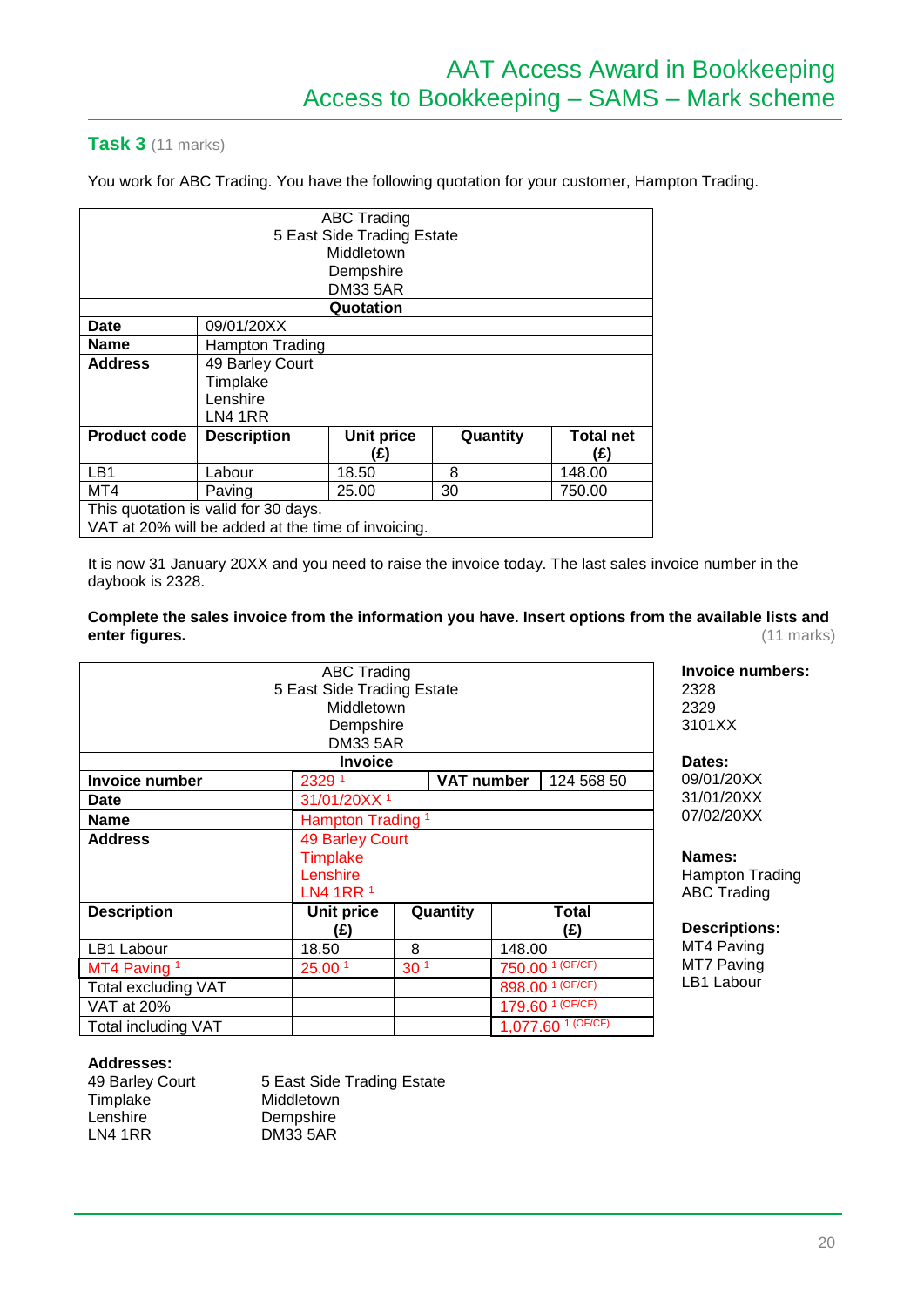#### **Task 4** (7 marks)

You work for ABC Trading. You have a goods returned note and a purchases credit note.

**(a) Check the purchases credit note against the goods returned note. Show your results by inserting a tick (if there is no error) or cross (if there is an error) where indicated on the credit note.** (6 marks)

| <b>ABC Trading</b>   |                                                           |        |   |  |  |  |
|----------------------|-----------------------------------------------------------|--------|---|--|--|--|
|                      | 5 East Side Trading Estate                                |        |   |  |  |  |
|                      | Middletown                                                |        |   |  |  |  |
|                      | Dempshire                                                 |        |   |  |  |  |
|                      | <b>DM33 5AR</b>                                           |        |   |  |  |  |
|                      | Goods returned note                                       |        |   |  |  |  |
| Date                 | 18/01/20XX                                                |        |   |  |  |  |
| <b>Supplier name</b> | <b>RD Windows</b>                                         |        |   |  |  |  |
| 81 Farm Terrace      |                                                           |        |   |  |  |  |
|                      | Apstown                                                   |        |   |  |  |  |
|                      | Dempshire                                                 |        |   |  |  |  |
| <b>DM5 1BB</b>       |                                                           |        |   |  |  |  |
| <b>Description</b>   | <b>Reason for return</b><br><b>Unit price</b><br>Quantity |        |   |  |  |  |
|                      | (£)                                                       |        |   |  |  |  |
| Glass                | <b>Broken</b>                                             | 250.00 | 1 |  |  |  |
| Handles              | Scratched                                                 | 12.50  | 3 |  |  |  |

| <b>RD Windows</b><br>81 Farm Terrace |                            |                    |                |            |                |              |                |  |
|--------------------------------------|----------------------------|--------------------|----------------|------------|----------------|--------------|----------------|--|
|                                      | Apstown                    |                    |                |            |                |              |                |  |
|                                      |                            | Dempshire          |                |            |                |              |                |  |
|                                      |                            | DM5 1BB            |                |            |                |              |                |  |
|                                      |                            | <b>Credit note</b> |                |            |                |              |                |  |
| <b>Number</b>                        | 323235                     |                    |                | VAT number |                | 855 469 10   |                |  |
| <b>Date</b>                          | 30/01/20XX                 |                    |                |            |                |              |                |  |
| <b>Customer name</b>                 | <b>ABC Trading</b>         |                    |                |            |                |              |                |  |
| <b>Address</b>                       | 5 East Side Trading Estate |                    |                |            |                |              |                |  |
|                                      | Middletown                 |                    |                |            |                |              |                |  |
|                                      | Dempshire                  |                    |                |            |                |              |                |  |
|                                      | <b>DM33 5AR</b>            |                    |                |            |                |              |                |  |
|                                      | <b>Description</b>         | <b>Unit price</b>  |                | Quantity   |                | <b>Total</b> |                |  |
|                                      |                            | (£)                | $\sqrt{1}x$    | (E)        | $\sqrt{1}x$    | (E)          | $\sqrt{1}x$    |  |
|                                      | Glass                      | 250.00             | $\checkmark$ 1 | 1          | $\checkmark$ 1 | 250.00       | $\checkmark$ 1 |  |
|                                      | Handles                    | 12.50              | $\checkmark$ 1 | 3          | $\checkmark$ 1 | 12.50        | $\times$ 1     |  |
|                                      | Total excluding VAT        |                    |                |            |                | 262.50       |                |  |
|                                      | VAT at 20%                 |                    |                |            |                | 52.50        |                |  |
|                                      | <b>Total including VAT</b> |                    |                |            |                | 315.00       |                |  |

#### **(b) Complete the following sentence.** (1 mark)

 $\Gamma$ 

 $\overline{\phantom{a}}$ 

┓

┑

| Based on the information I have, I will | accept the credit note.                 |  |
|-----------------------------------------|-----------------------------------------|--|
|                                         | refer the credit note to my supervisor. |  |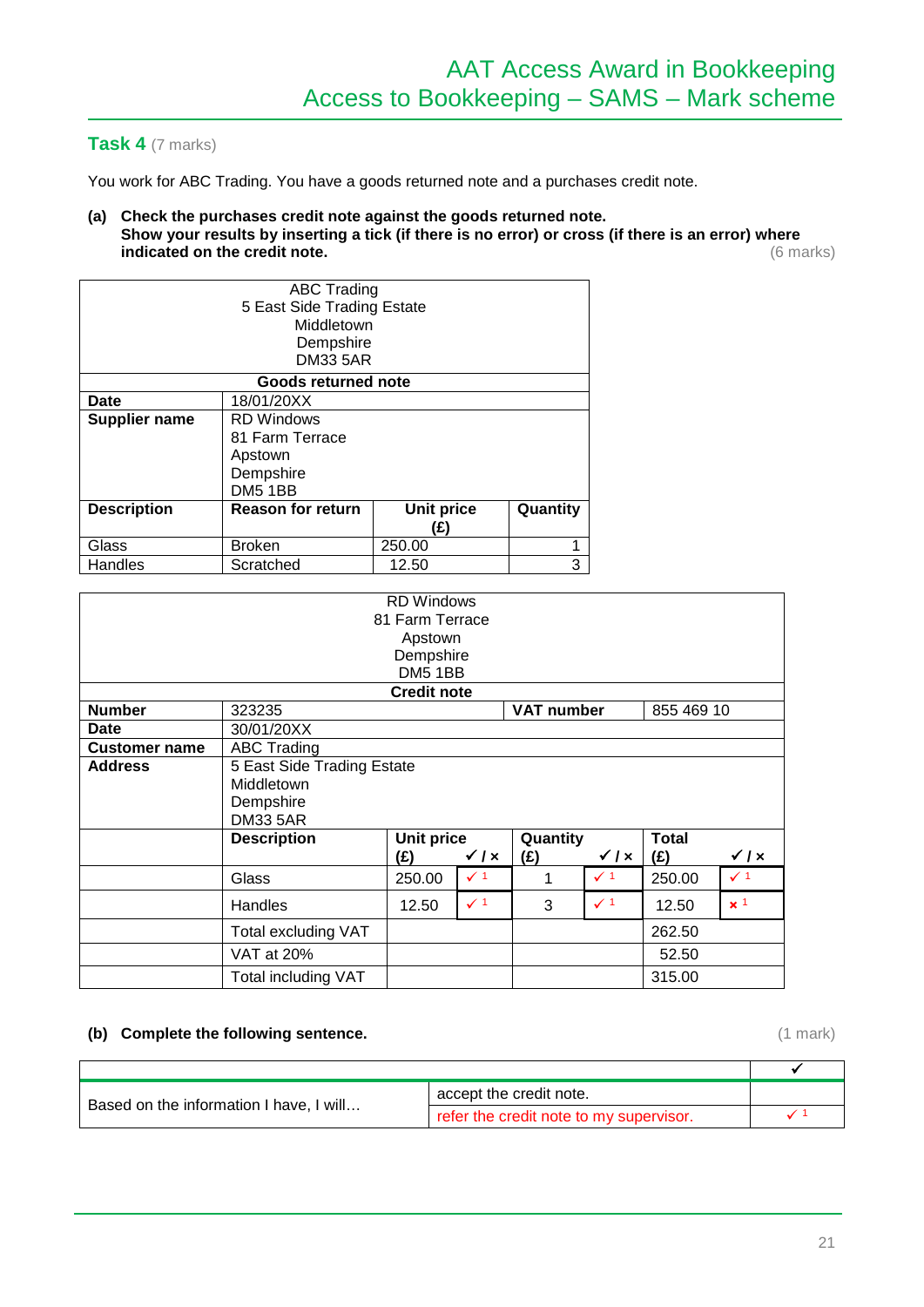#### **Task 5** (12 marks)

You are working on the bookkeeping records for ABC Trading for the month of February.

You have the following invoice from a credit supplier.

|                |                            | <b>Staff Solutions</b> |                   |            |  |  |  |
|----------------|----------------------------|------------------------|-------------------|------------|--|--|--|
|                | 18 High Street             |                        |                   |            |  |  |  |
|                |                            | Dempshire              |                   |            |  |  |  |
|                |                            | DM1 1PT                |                   |            |  |  |  |
|                |                            | <b>Invoice</b>         |                   |            |  |  |  |
| Invoice number | 89656                      |                        | <b>VAT number</b> | 741 895 19 |  |  |  |
| <b>Date</b>    | 23/02/XX                   |                        |                   |            |  |  |  |
| <b>Name</b>    | <b>ABC Trading</b>         |                        |                   |            |  |  |  |
| <b>Address</b> | 5 East Side Trading Estate |                        |                   |            |  |  |  |
|                | Middletown                 |                        |                   |            |  |  |  |
|                | Dempshire                  |                        |                   |            |  |  |  |
|                | <b>DM33 5AR</b>            |                        |                   |            |  |  |  |
|                | <b>Description</b>         |                        |                   | £          |  |  |  |
|                |                            |                        |                   |            |  |  |  |
|                | Recruitment fee            |                        |                   | 850.00     |  |  |  |
|                | VAT at 20%                 |                        |                   | 170.00     |  |  |  |
|                | <b>Total including VAT</b> |                        |                   | 1,020.00   |  |  |  |

You are asked to enter these details into the accounting records.

| (a) Show which daybook you will use by selecting the title for the daybook below. | (1 mark) |
|-----------------------------------------------------------------------------------|----------|
|                                                                                   |          |

- **(b) Enter the missing details of the invoice into the daybook.** (3 marks)
- **(c) Total the columns, and check your work by cross casting. (3 marks) (3 marks)**

| <b>Title</b>      |                        | ✓                        |                                               |                       |                       |
|-------------------|------------------------|--------------------------|-----------------------------------------------|-----------------------|-----------------------|
| Purchases daybook |                        | $\checkmark$ 1           |                                               |                       |                       |
| Sales daybook     |                        |                          |                                               |                       |                       |
| Date              | <b>Details</b>         | <b>Invoice</b><br>number | <b>Total</b><br>(£)                           | <b>VAT</b><br>(£)     | <b>Net</b><br>(E)     |
| 19/02/XX          | <b>MNM Bricks</b>      | 56585                    | 480.00                                        | 80.00                 | 400.00                |
| 20/02/XX          | Artemis                | 232                      | 169.20                                        | 28.20                 | 141.00                |
| 23/02/XX          | <b>Staff Solutions</b> | 896561                   | 1,020.00                                      | 170.00 <sup>1CF</sup> | 850.00 1CF            |
| <b>Totals</b>     |                        |                          | $1,669.20$ <sup>1</sup> (CF/OF)<br>* see note | 278.20 1 (CF/OF)      | 1,391.00 1<br>(CF/OF) |

\* **Note**

To test cross cast, OF mark for row sum only, not column sum.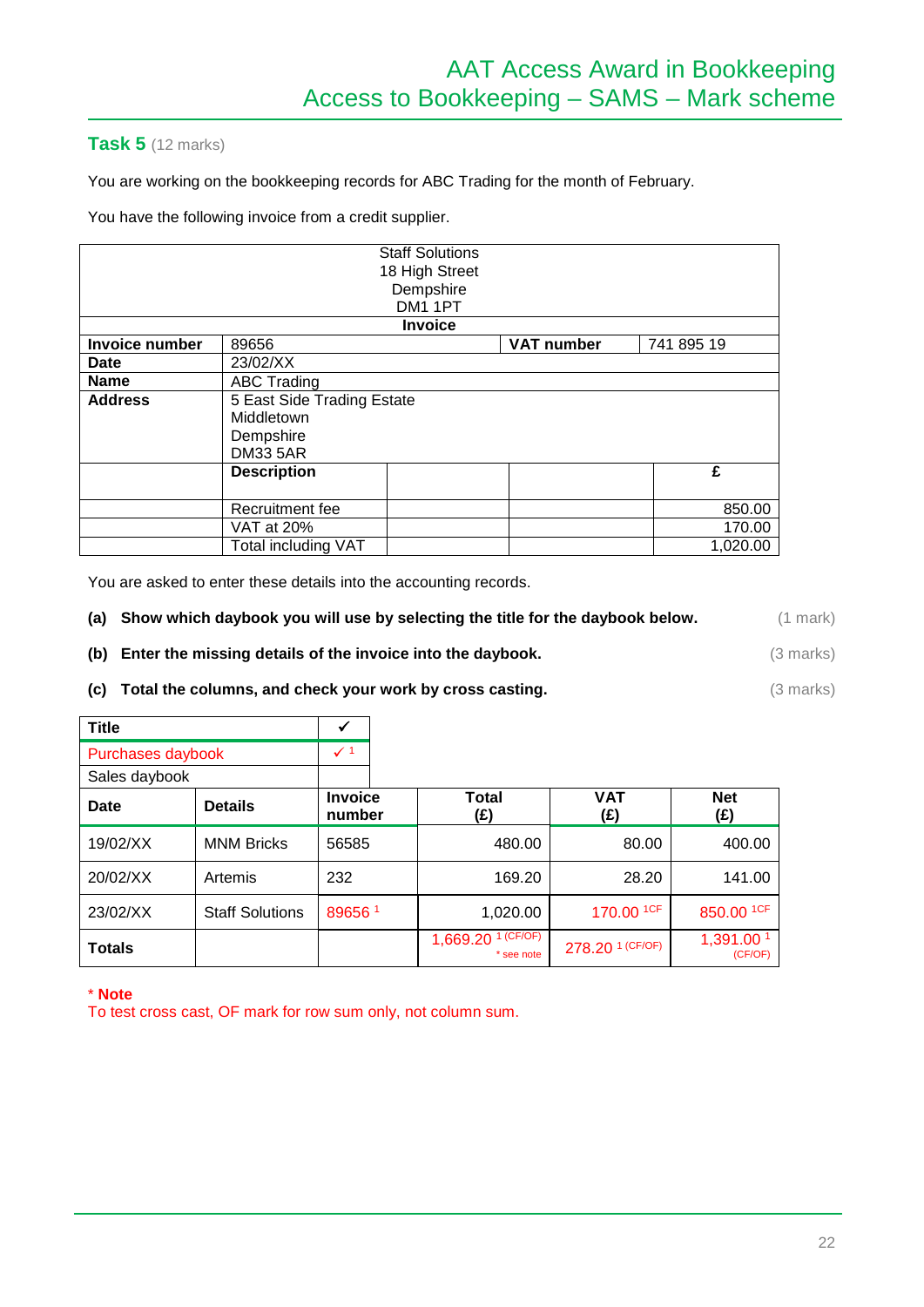Your business recently started trading with a new customer.

The following shows all their trading activity in February.

| <b>Document type</b> | <b>Total amount</b><br>(£) |
|----------------------|----------------------------|
| Invoice              | 41.00                      |
| Invoice              | 142.00                     |
| Credit note          | 13.00                      |
| Remittance advice    | 28.00                      |
| Invoice              | 84.00                      |

#### **(d) Complete the following table to calculate how much is owed by the customer at the end of the month. Do not use brackets or minus signs in your answer.** (4 marks)

|                                     |                           | £                  |
|-------------------------------------|---------------------------|--------------------|
| Total of invoices                   |                           | 267.001            |
| Credit note                         | Add / Deduct (not marked) | 13.00 <sup>1</sup> |
| Remittance advice                   | Add / Deduct (not marked) | 28.00 <sup>1</sup> |
| Amount owing at the end of February |                           | 226.001<br>(OF/CF) |

#### **(e) Should a business record the balance owing from a customer as an asset or a liability?**

(1 mark)

| <b>Asset</b> |  |
|--------------|--|
| Liability    |  |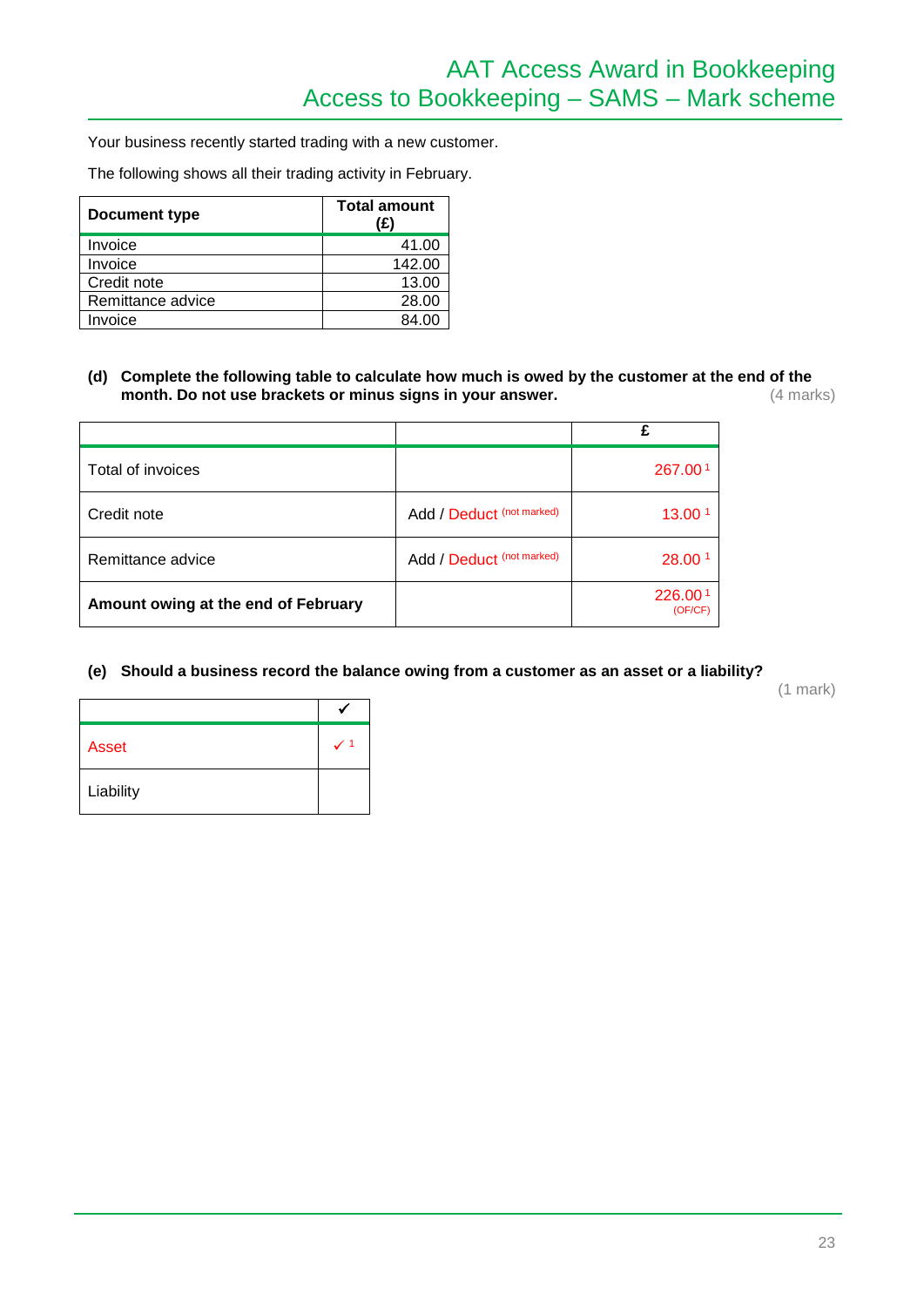#### **Task 6** (15 marks)

You are working on the payments side of a cash book. There are four bank payments to record.

#### **Cash purchases listing**

| <b>Date</b> | Paid to     | <b>Net</b><br><b>Details</b><br>(£) |        | VAT<br>(£) | Total<br>(£) |
|-------------|-------------|-------------------------------------|--------|------------|--------------|
| 16/03/XX    | Fratton     | Repairs                             | 150.00 | 30.00      | 180.00       |
| 18/03/XX    | Post Office | Postage                             | 10.00  | 0.00       | 10.00        |

#### **Payments to trade payables**

| <b>Date</b> | <b>Supplier</b> |        |
|-------------|-----------------|--------|
| 21/03/XX    | <b>Bartlett</b> | 48.00  |
| 21/03/XX    | Langdon         | 138.00 |

**Complete the payments side of the cash book shown below. Use the options provided for the details column, and enter figures to complete and total each column. Check your work by cross casting.** (15 marks)

#### **Cash book extract – payments side**

| Date          | <b>Details</b>        | <b>Bank</b><br>(£)                | <b>VAT</b><br>(f)             | <b>Trade</b><br>payables<br>(E) | <b>Repairs</b><br>(£) | <b>Postage</b><br>(E)         |
|---------------|-----------------------|-----------------------------------|-------------------------------|---------------------------------|-----------------------|-------------------------------|
| 16/03/XX      | Fratton               | 180.00                            | 30.00 1                       |                                 | 150.00 1              |                               |
| 18/03/XX      | Post Office           | 10.001                            |                               |                                 |                       | 10.001                        |
| 21/03/XX      | Bartlett <sup>1</sup> | 48.00 1                           |                               | 48.00 1                         |                       |                               |
| 21/03/XX      | Langdon $1$           | 138.00 1                          |                               | 138.001                         |                       |                               |
| <b>Totals</b> |                       | 376.00 1<br>(CF/OF)<br>* see note | 30.00 <sup>1</sup><br>(CF/OF) | 186.001<br>(CF/OF)              | 150.00 1<br>(CF/OF)   | 10.00 <sup>1</sup><br>(CF/OF) |

#### **Details:**

**Bartlett** Langdon Fratton Post Office

\* **Note**

To test cross cast, OF mark for row sum only not column sum.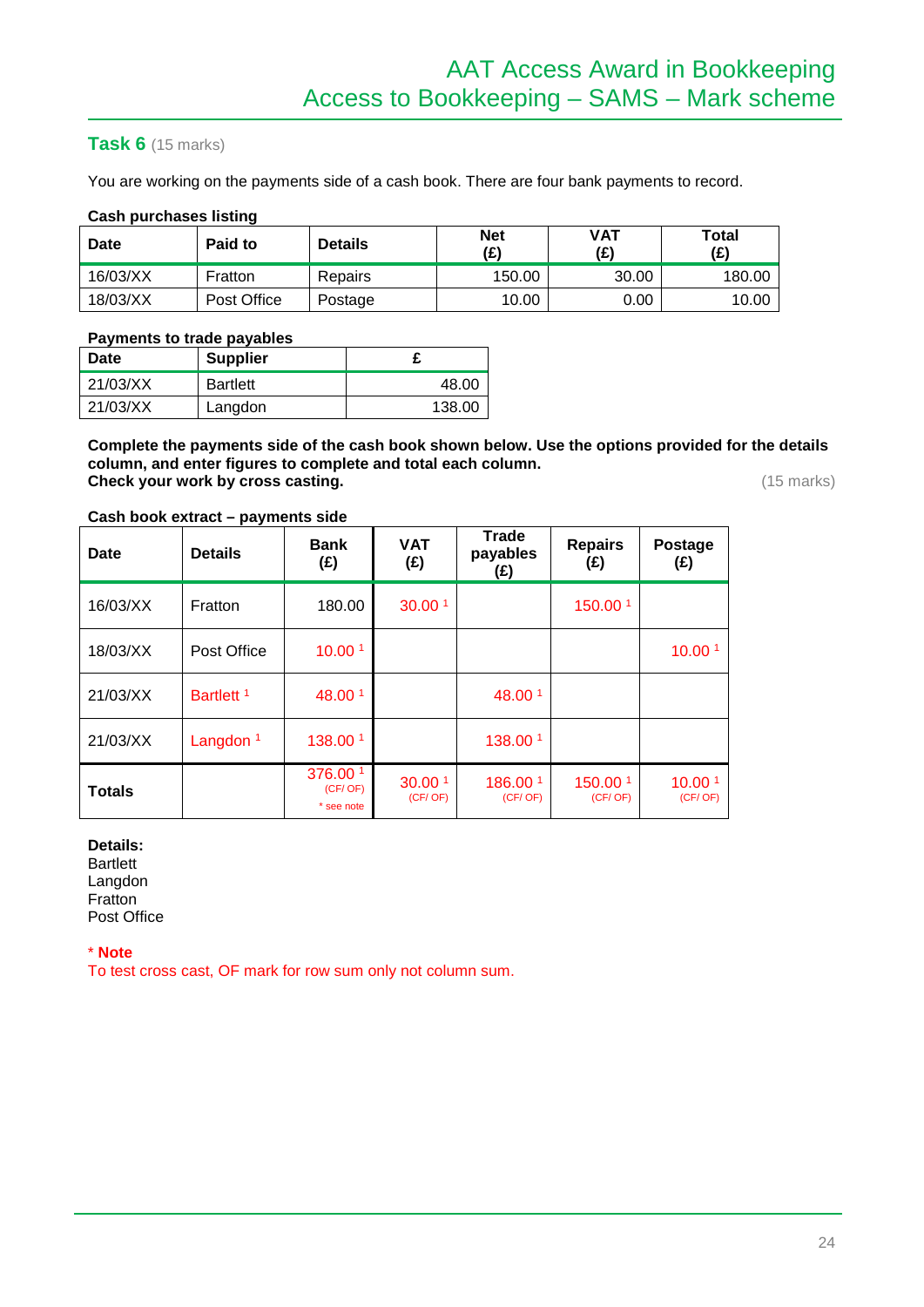#### **Task 7** (8 marks)

You are working on the receipts side of a cash book. In this task, you may ignore VAT.

The following cash sales were counted and put into the safe:

| Date     | <b>Details</b> | Total<br>(£) |
|----------|----------------|--------------|
| 16/03/XX | Cash sales     | 16.00        |

The following amounts were received from credit customers:

| Date     | <b>Customer</b> | <b>Payment type</b>   | Total<br>(£) |  |
|----------|-----------------|-----------------------|--------------|--|
| 15/03/XX | Luzowska        | Cheque                | 72.00        |  |
| 18/03/XX | Goldman         | <b>Faster Payment</b> | 156.00       |  |

**Complete the receipts side of the cash book shown below. Use the options provided for the details**  column, and enter figures to complete and total each column.

#### **Cash book extract – receipts side**

| <b>Details</b>       | <b>Bank</b><br>(£) | Cash<br>(£)                   | <b>Trade receivables</b><br>(£) | <b>Cash sales</b><br>(£) |
|----------------------|--------------------|-------------------------------|---------------------------------|--------------------------|
| Luzowska             | 72.00              |                               | 72.00                           |                          |
| Cash sale 1          |                    | 16.00 1                       |                                 | 16.00                    |
| Goldman <sup>1</sup> | 156.00 1           |                               | 156.00 1                        |                          |
| <b>Totals</b>        | 228.00 1 (CF/ OF)  | $16.00$ <sup>1</sup> (CF/ OF) | 228.00 1 (CF/ OF)               | 16.00                    |

**Details:**

Cash sale Goldman Luzowska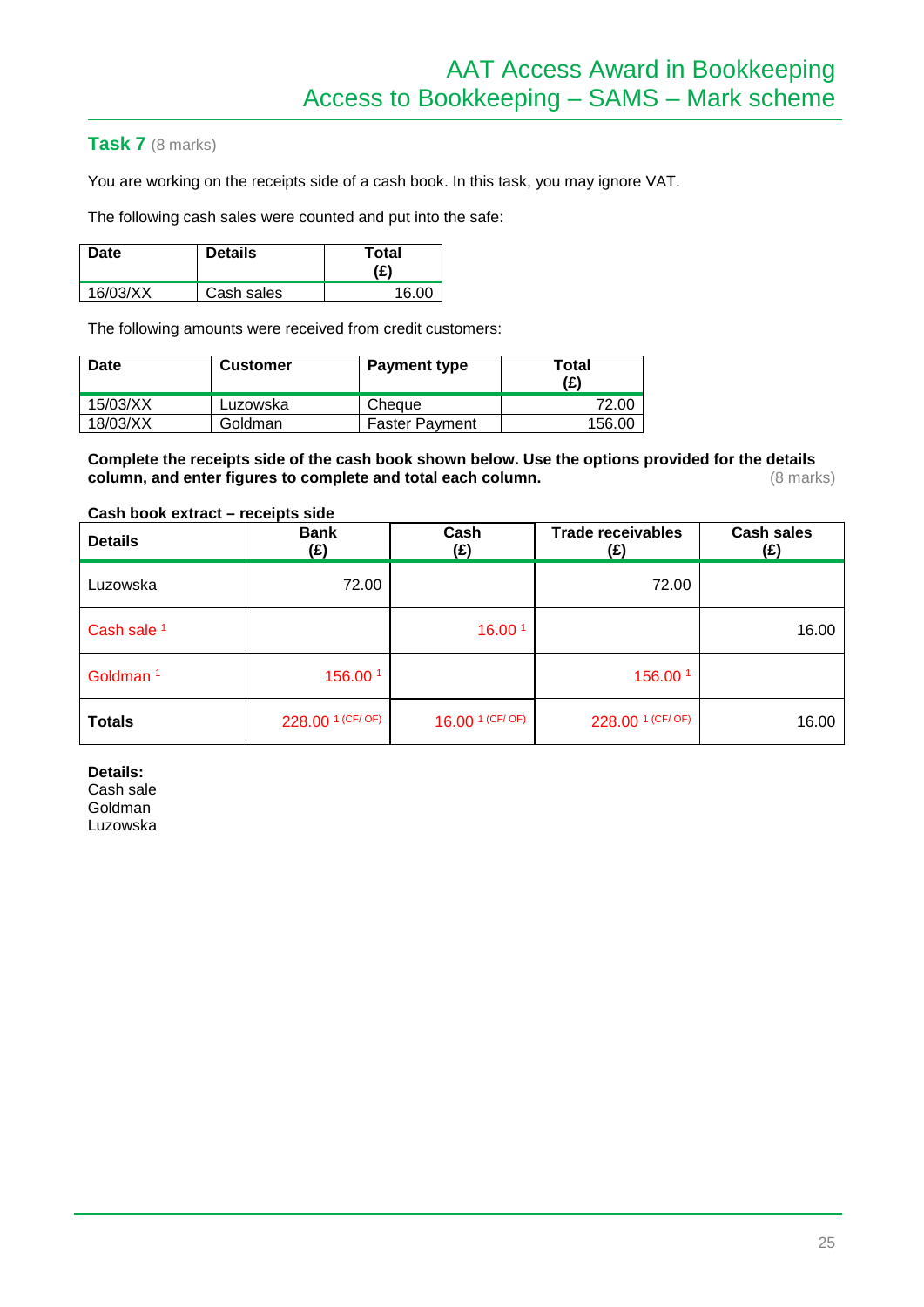#### **Task 8** (9 marks)

You have the following information about cash in hand.

| Date 20XX | <b>Details</b>                       | <b>Amount</b><br>(£) |
|-----------|--------------------------------------|----------------------|
| 31 March  | Amount counted at the end of the day | 250.00               |
| 1 April   | Cash sales                           | 325.00               |
| 2 April   | Cash sales                           | 360.00               |
| 3 April   | Window cleaner paid                  | 30.00                |
| 3 April   | Cash sales                           | 295.00               |
| 4 April   | Wages paid                           | 1,015.00             |

**(a) Complete the table to calculate the closing amount of cash in hand on 4 April. Do not use**  brackets or minus signs in your answer.

| Cash in hand                   | £                                         |
|--------------------------------|-------------------------------------------|
| Opening amount on 1 April 20XX | 250.00                                    |
| <b>Total receipts</b>          | 980.00 <sup>1 (CF)</sup>                  |
| Total payments                 | $1,045.00$ <sup><math>1</math> (CF)</sup> |
| Closing amount on 4 April 20XX | 185.00 <sup>1 (OF/CF)</sup>               |

You have the following extract from the business bank statement.

#### **Extract from bank statement**

| Date 20XX | <b>Details</b>        | Paid out<br>(£) | Paid in<br>(£) | <b>Balance</b><br>(£) |
|-----------|-----------------------|-----------------|----------------|-----------------------|
| 1 April   | <b>Balance</b>        |                 |                | 443.00                |
| 5 April   | Cheque 01137          | 52.00           |                | 391.00                |
| 5 April   | Counter credit        |                 | 116.00         | 507.00                |
| 10 April  | <b>Faster Payment</b> | 93.00           |                | 414.00                |
| 12 April  | Bank charges          | 8.00            |                | 406.00                |
| 18 April  | Cheque 01138          | 44.00           |                | 362.00                |
| 20 April  | <b>Faster Payment</b> |                 | 105.00         | 467.00                |

**(b)** What is the closing balance on the bank statement on 5 April? (1 mark) (1 mark)

**£** 507.00 1